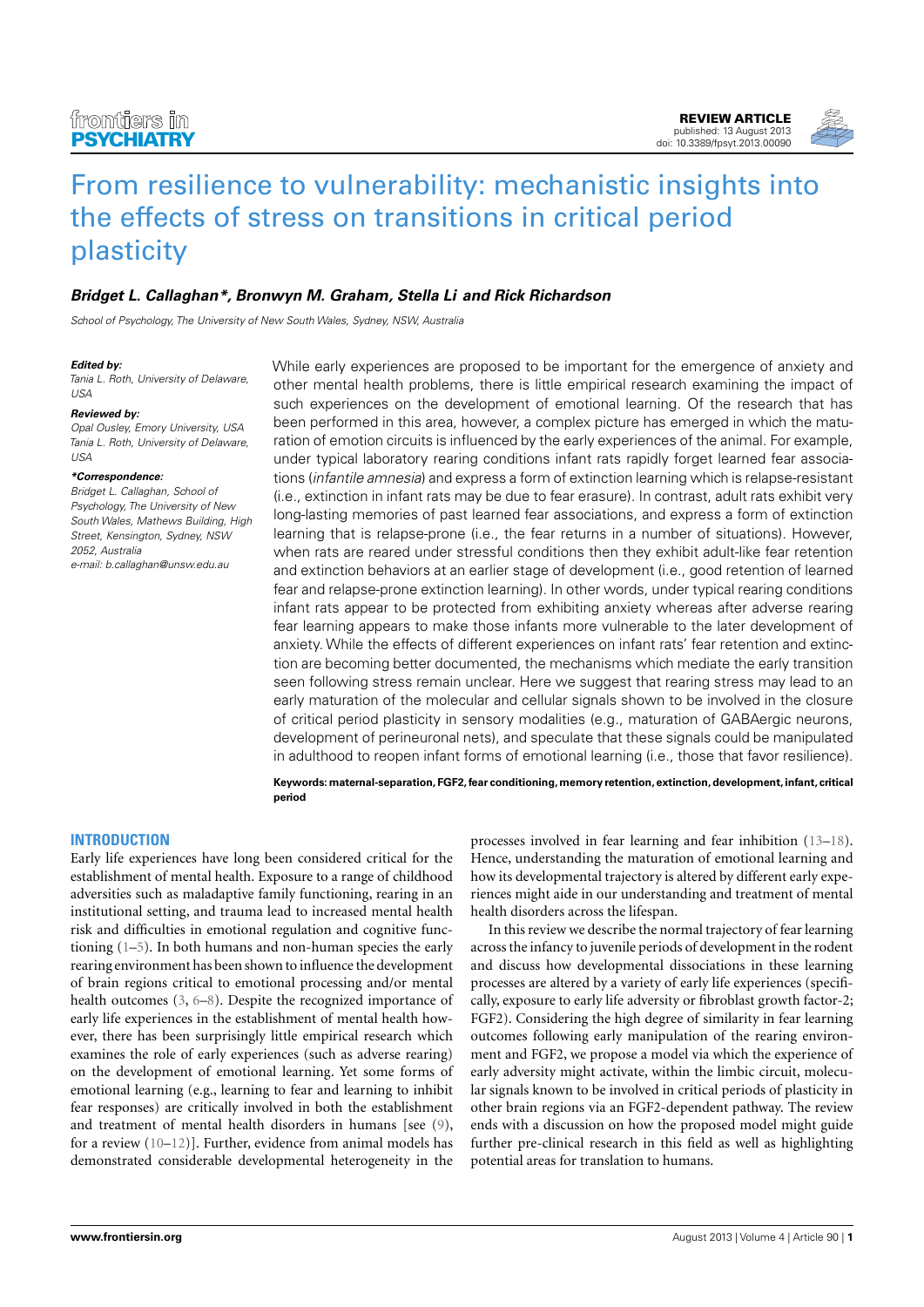## **DEVELOPMENTAL DIFFERENCES IN FEAR LEARNING**

In recent years, studies using Pavlovian fear conditioning have demonstrated a number of fundamental differences in emotional learning in infant and adult animals. During a typical Pavlovian fear conditioning procedure an initially neutral conditioned stimulus (CS; e.g., noise) is paired with an aversive unconditioned stimulus (US; e.g., footshock). Such pairings rapidly lead the animal to express a species-specific defensive/fear response toward the CS [e.g., freezing in the rat; [\(19\)](#page-10-10)]. Although both infant and adult rodents can learn a CS-US association during fear conditioning, their retention of those fear memories differs dramatically. Specifically, following fear conditioning adult rats will typically express fear to that cue for the rest of their life [\(20\)](#page-10-11). Infant rats, on the other hand, exhibit rapid forgetting, a phenomenon known as *infantile amnesia* [\(13\)](#page-10-8). For example, when given two pairings of a white noise CS with a foot shock US, both infant [i.e., postnatal day (P) 16] rats and juvenile (i.e., P23) rats show equivalent levels of fear immediately after training [\(18\)](#page-10-9). However, when tested 2 days after training, infants show a dramatic decrease in fear, while juveniles continue to express a high level of fear in the presence of the CS. This suggests that while infant animals can acquire fear just as readily as older animals, they do not retain the memory across an extended period of time [\(13,](#page-10-8) [21,](#page-10-12) [22\)](#page-10-13). This profound and spontaneous forgetting is not limited to infant rats but is experienced by all altricial animals, including humans [\(23\)](#page-11-0). For example, humans are generally unable to recall events that occurred prior to the age of 3 years and have hazy memories of events that occurred until around 5–6 years of age [\(24\)](#page-11-1).

One question of interest to neuroscience researchers is what happens to the memory trace following infantile amnesia. That is, does the forgetting represent decay in the memory trace, leading to eventual erasure of that memory, or are infant memories simply unable to be retrieved? The evidence suggests that infantile forgetting often represents a retrieval failure. Numerous studies have shown that a pre-test reminder treatment effectively reverses the deficit in retention, suggesting that infantile amnesia is caused by a failure of cues to spontaneously retrieve the memory trace [\(15,](#page-10-14) [25–](#page-11-2) [27\)](#page-11-3). In addition, reducing GABAergic inhibition in the infant rat at test (via systemic injection of FG7142; a partial inverse agonist of the GABA<sub>A</sub> receptor) leads to a forgotten memory being expressed [\(15,](#page-10-14) [28\)](#page-11-4). Interestingly, studies have shown that administration of midazolam, which increases GABAA activity, in adult rats has strong amnestic effects [\(29\)](#page-11-5), suggesting that infantile forgetting may be an exaggerated form of adult memory loss.

# **DEVELOPMENTAL DIFFERENCES IN FEAR INHIBITION**

Another area where developmental differences are observed is in the inhibition of fear. That is, once fear is acquired it can then be decreased or inhibited through a process known as extinction. During a typical extinction procedure the animal is repeatedly exposed to the CS without the reinforcing US (e.g., shock). In the last decade, extensive research has been conducted examining the behavioral, neural, and molecular mechanisms underlying fear extinction. On a behavioral level, it is widely accepted that extinction in older animals (e.g., juvenile and adult animals) is not simply erasure of the original fear memory. Instead, extinction is believed to involve the formation of a new inhibitory (CS-noUS)

memory. Evidence for the "new inhibitory learning" account of extinction comes from both rodent and human studies showing that fear can return following extinction training through either a change in context [renewal; e.g., [\(30,](#page-11-6) [31\)](#page-11-7)], presentation of an aversive stimulus [reinstatement; e.g., [\(32,](#page-11-8) [33\)](#page-11-9)], or simply the passage of time [spontaneous recovery; e.g., [\(33,](#page-11-9) [34\)](#page-11-10)]. Thus, in older animals, extinction is relapse-prone.

The idea that extinction involves new learning in juvenile and adult animals is further supported by evidence from pharmacological studies demonstrating that extinction involves the same cellular mechanisms as other forms of new learning. For instance, both fear conditioning and fear extinction require activation of the *N*-methyl-D-aspartate receptor (NMDAr), as administration of pL-2-amino-5-phosphonovaleric acid (APV; an NMDAr antagonist) either systemically or directly into the brain disrupts both forms of learning [\(35–](#page-11-11)[37\)](#page-11-12). Conversely, systemic or intra-amygdala administration of the NMDAr partial agonist p-cycloserine (DCS) enhances extinction retention [\(38–](#page-11-13)[40\)](#page-11-14). Other cellular mechanisms involved in the mature form of fear extinction have also been explored. For instance, along with NMDAr transmission, fear extinction in juvenile/adult rats has been shown to rely on GABAergic [\(41,](#page-11-15) [42\)](#page-11-16) and opioidergic transmission [\(43,](#page-11-17) [44\)](#page-11-18).

The characteristics of extinction in infant rodents have also begun to be explored and the results suggest that infant rodents exhibit a qualitatively different extinction profile compared to juvenile and adults. Whereas adult animals exhibit relapse-prone extinction, infants exhibit *relapse-resistant* fear extinction. That is, infant P17 animals do not show renewal, reinstatement, or spontaneous recovery following extinction [\(16,](#page-10-15) [42,](#page-11-16) [45,](#page-11-19) [46\)](#page-11-20). The lack of relapse behavior seen after extinction in the young animal suggests that extinction at this age is mediated by a fundamentally different mechanism, which might be best characterized as erasure of the original fear memory rather than new learning. In support of this possibility, other studies have demonstrated that extinction in infant animals is not dependent on NMDArs [\(47\)](#page-11-21); in contrast to P24 rats, systemic administration of the NMDAr antagonist MK-801 did not impair extinction retention in P17 animals. This effect is not due to a generalized lack of NMDAr-involvement in infant learning because the same drug was shown to impair fear acquisition in rats when given prior to conditioning in infancy. These findings suggest that while NMDArs are involved in some forms of learning during infancy (i.e., fear conditioning), they are not involved in others (i.e., fear extinction).

Other neurotransmitters have also been shown to differentially modulate early extinction memories. For instance, unlike juvenile and adult rats, GABAergic transmission does not affect long-term extinction in infant rats [\(42\)](#page-11-16), suggesting that extinction does not involve formation of a new "inhibitory" association in young rats. On the other hand, some neurotransmitter systems do appear to be involved in extinction across age. Specifically, endogenous opioids appear to regulate extinction in infant animals, as P17 rats given the opioid receptor antagonist naloxone exhibited impaired within-session extinction compared to animals given saline [\(44\)](#page-11-18); a finding which is similar to that seen in adult rats [\(43\)](#page-11-17).

The developmental differences in fear inhibition are not only observed on the behavioral and pharmacological levels as there are also marked differences in the neural circuitry which supports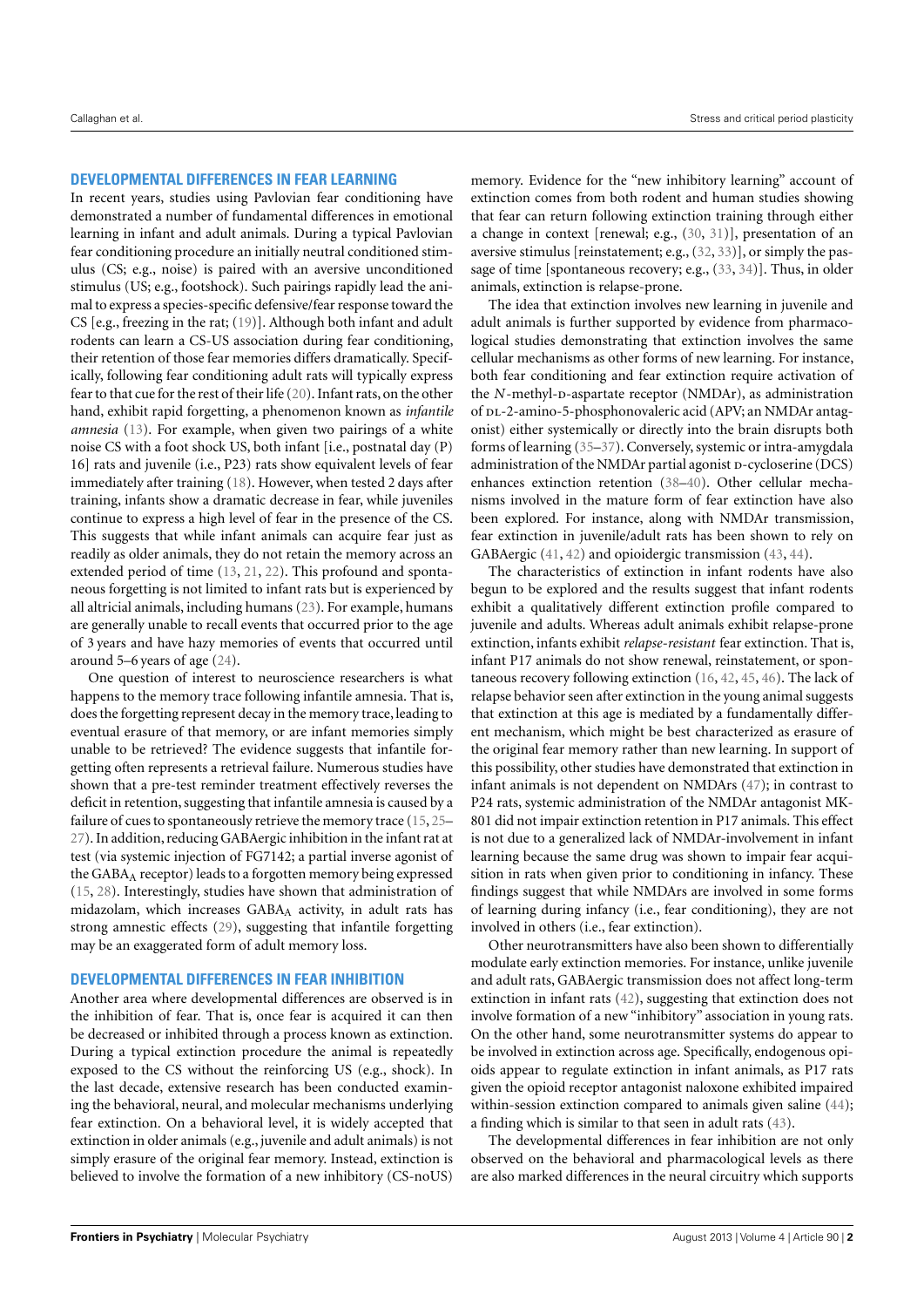extinction across development. In adult animals, lesion, immunohistochemical, and electrophysiological studies have implicated the amygdala, medial prefrontal cortex (mPFC), and hippocampus in the extinction of fear [see [\(48](#page-11-22)[–50\)](#page-11-23), for extensive reviews on the role of these structures in extinction]. Specifically, a widely accepted neural model of extinction proposes that the amygdala is involved in the acquisition and consolidation of learned fear [e.g., [\(51\)](#page-11-24)], while the mPFC is important for regulating the expression of fear through either inhibiting or exciting amygdalar neuron output [e.g., [\(50\)](#page-11-23)]. Additionally, the hippocampus appears to be involved in the contextual modulation of extinction through its projections to the mPFC [\(52,](#page-11-25) [53\)](#page-11-26).

While this neural model of extinction has been predominantly based on rodent studies, there is evidence to suggest that a similar circuitry is involved in regulating emotional memories in humans [\(54\)](#page-11-27). For example, Phelps and colleagues showed that the mPFCamygdala circuit is activated in humans following extinction training [\(55\)](#page-11-28), while Kalisch et al. [\(56\)](#page-11-29) found that retrieval of a contextdependent extinction memory activated the hippocampal-mPFC circuit. Interestingly, this "extinction circuit" has been shown to be dysfunctional in individuals with post-traumatic stress disorder (PTSD). Specifically,some studies have found that individuals with PTSD exhibit *hypoactivation* of the fear inhibition components of the circuit (i.e., mPFC and hippocampus) and *hyperactivation* of the fear activation components of the circuit (i.e., amygdala), relative to healthy controls [e.g., [\(12,](#page-10-7) [57\)](#page-11-30)].

While the extinction circuit has been well documented in adult rodents and adult humans, until very recently this circuit had not been examined at earlier stages of development. Over the past 5 years, however, some progress has been made in mapping the neural circuitry mediating extinction in the developing animal. Those studies indicate that if extinction occurs in the juvenile stage of development, then it involves the same neural circuit as extinction in adulthood. In contrast, extinction in the infant stage of development appears to involve a different circuit. For example, Kim and Richardson [\(58\)](#page-11-31) found that inactivating the amygdala (via infusion of the GABA<sup>A</sup> agonist muscimol) prior to extinction significantly impaired long-term extinction in both P24 and P17 rats. Further, it was observed that there was an increase in the number of phosphorylated mitogen-activated protein kinase (pMAPK) neurons in the basolateral amygdala (BLA) following extinction training in rats of both ages [\(59\)](#page-11-32). Therefore, it seems that the amygdala is an important structure for the extinction of conditioned fear in rats, regardless of age. In contrast, the mPFC appears to mediate fear extinction only in older animals [i.e., juveniles and adults; [\(59\)](#page-11-32)]. In that study, infusion of muscimol into the mPFC prior to extinction training impaired extinction retention in P24 rats but not in P17 rats. In addition, while extinction training caused an increase in pMAPK-labeled neurons in the mPFC of P24 rats, there was no extinction-related change in pMAPKlabeled neurons in that structure in younger animals. Together, the research on fear extinction in the infant rat appears to suggest that infants recruit a much simpler neural circuit during extinction than do rats extinguished at later stages of development (i.e., juvenile through to adulthood). It has been proposed that these neural differences in extinction might underlie the less flexible extinction behavior seen in infant rats. That is, perhaps the lack

<span id="page-2-0"></span>**Table 1 | Summary of the behavioral and neural characteristics of the fear retention and extinction systems in adult and infant (**<**P21) rodents.**

|                     | Adult<br>rodent | Infant<br>rodent | Infant rodents following<br>early stress/CORT/FGF2 |
|---------------------|-----------------|------------------|----------------------------------------------------|
| Renewal             |                 | $\times$         |                                                    |
| Reinstatement       |                 | $\times$         |                                                    |
| <b>NMDA</b>         |                 | $\times$         |                                                    |
| GABA                |                 | $\times$         |                                                    |
| Endogenous opioids  |                 |                  |                                                    |
| Amygdala            |                 |                  |                                                    |
| mPFC                |                 | $\times$         |                                                    |
| Good fear retention |                 | $\times$         |                                                    |

 $\checkmark$  Indicates that the phenomenon is present in age or treatment groups;  $\times$  indicates that the phenomenon is absent in age or treatment groups; ? indicates that the phenomenon has not yet been examined in the age or treatment group. See text for definition of the terms used in this table.

of relapse following infant extinction in the rat is the outcome of a simple extinction circuit which cannot integrate multiple, contextually gated associations. See **[Table 1](#page-2-0)** for a summary of the behavioral and neural differences in extinction and fear retention across development.

The current literature clearly indicates that fear retention and fear inhibition are dynamic processes that exhibit considerable developmental heterogeneity. Whereas infant rats exhibit marked forgetting and use a simpler extinction system characterized by a resistance to relapse, older rats demonstrate better memory retention and use a more flexible neural circuit that results in relapse-prone extinction learning. While examination of these differences has occurred primarily in animal models, there is evidence that at least one of the transitions (i.e., the transition from infantile amnesia to adult-like memory retention) also occurs in developing humans. It is now commonly accepted that memories formed before the age of approximately 3 years in humans are generally inaccessible to conscious recollection in adulthood [e.g., [\(24,](#page-11-1) [60\)](#page-11-33)]. While much of the human research on infantile amnesia has focused on various cognitive factors that might contribute to the effect [e.g., language acquisition, development of self-concept, increasing ability to utilize reminder cues; [\(61–](#page-11-34)[63\)](#page-11-35)], the occurrence of the same effect in non-human animals suggests that more basic neurobiological mechanisms might provide a better account for infantile amnesia. In contrast to the complimentary findings on infantile amnesia across rodents and humans, there hasn't been any, to our knowledge, research examining whether the transition from relapse-resistant to relapse-prone extinction is also a feature of human development. Future studies should examine whether the transition in extinction mechanisms also occurs in humans.

The fact that developmental transitions in emotional learning take place in humans as well as rodents is of particular interest, suggesting that findings in either species might be successfully translated to the other. Indeed, a mechanistic understanding of the developmental transitions in emotional learning across species might have considerable clinical implications because anxiety disorders are characterized by persistent expression of fear and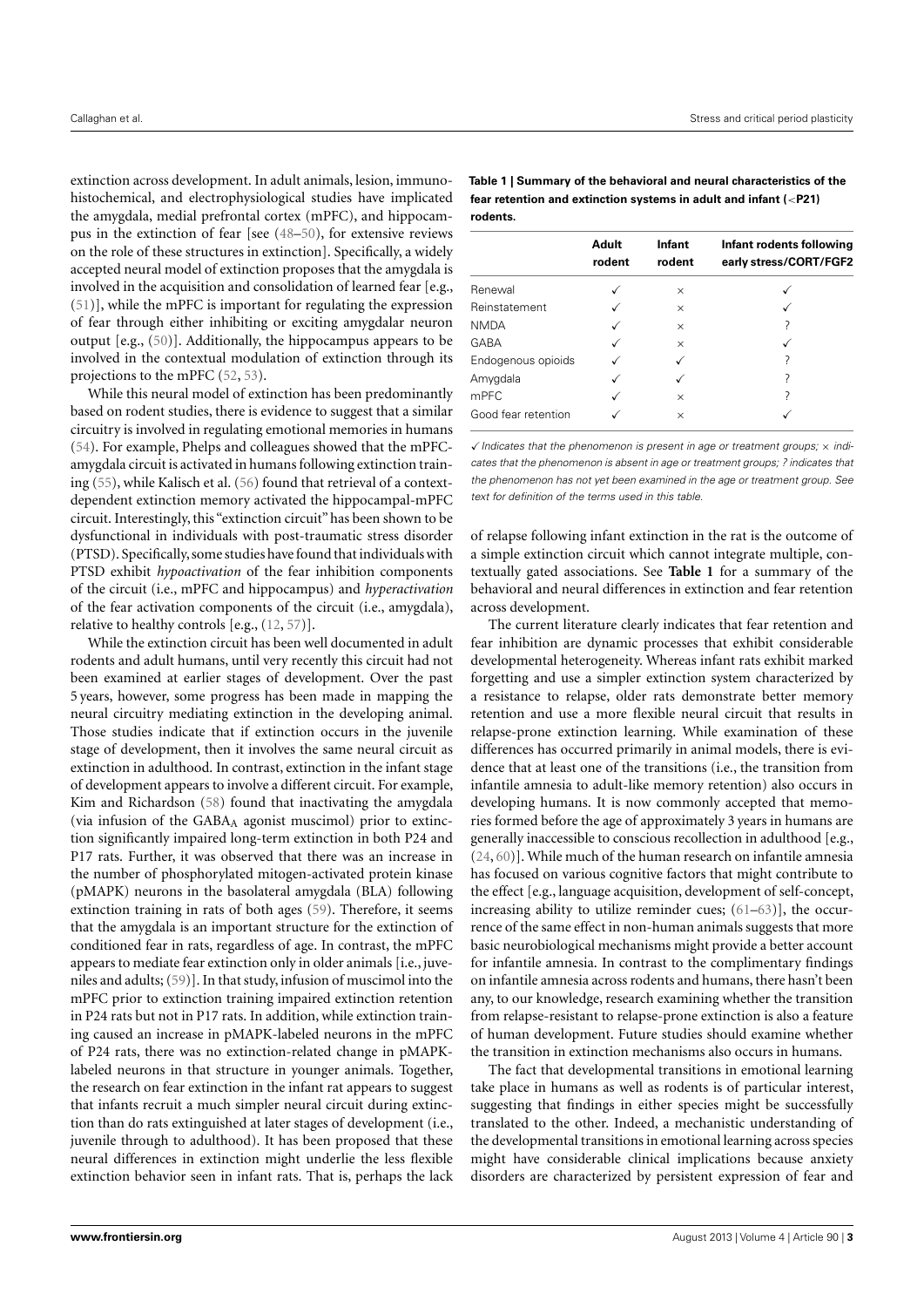high rates of treatment relapse. In an effort to uncover some of the mechanisms which regulate the expression of infant fear learning within a rodent model, some very recent studies have begun to examine factors which are involved in the transition from infant- to adult-like fear learning, with a view to manipulating these mechanisms in adulthood to promote infant-like forgetting and relapse-resistant extinction.

# **EARLY EXPERIENCES REGULATE THE TRANSITION BETWEEN INFANT- AND ADULT-LIKE FEAR LEARNING IN RODENT MODELS**

Two different types of early experience have recently been shown to affect the age at which rats transition between infant- and adultlike fear learning. While these experiences are vastly different in nature, they both appear to impact the developmental transition in fear learning in similar ways (i.e., both manipulations lead to early expression of adult-like fear retention and extinction behaviors).

#### **STRESS**

It has been known for decades that exposure to stressors or stress hormones (corticosterone; CORT) can program the maturation of fear responding. For example, rats begin to exhibit species-specific defense responses (freezing, inhibition of ultrasonic vocalizations; USV) to the presence of a strange adult male/male odor at approximately P10. Further, while the amygdala is not activated by the presentation of a male odor in rats younger than P10, amygdala activation is increased following presentation of the same stimulus in rats aged P10 and older [\(64–](#page-11-36)[66\)](#page-11-37). Defense responding and amygdala activation can be elicited by presentation of a potential predator odor earlier if rats are given exogenous CORT at P8. Further, these responses can be delayed if rats are adrenalectomized, which leads to a reduction in CORT [i.e., removal of the adrenal gland and subsequent reduction in CORT; [\(66–](#page-11-37)[69\)](#page-12-0)].

In addition to the stress-induced acceleration of unlearned fear reaction development, the maturation of learned fear reactions also appears to be affected by stress exposure. For example, in the second postnatal week of life rats exhibit a developmental transition in their behavioral and neural response to an odor previously paired with shock. Specifically, in rats aged P10 and older odor-shock conditioning leads to subsequent avoidance of the shock-paired odor and activation of the amygdala. However, rats conditioned at P6–P8 exhibit a paradoxical approach response toward the odor [\(70,](#page-12-1) [71\)](#page-12-2). In addition, presentation of the shockpaired odor does not lead to increased activity in the amygdala of P8 rats [\(72\)](#page-12-3), suggesting that different neural structures are involved in the conditioned responses exhibited by P10 and P8 rats. Interestingly, if rats were raised in a stressful rearing environment, or were given a CORT injection before test, then a precocious avoidance response to the shock-paired odor was observed at P8, which was correlated with increased amygdala activity [\(72–](#page-12-3)[75\)](#page-12-4). Thus, early life stress in rodents accelerates the transition between infant- and adult-like behaviors and neural responses in odor-shock associative learning just like it accelerates the development of unlearned fear responses to a potential predator odor.

Although environmental effects on the maturation of fear responses have been investigated for some time, how the environment affects development of fear retention and fear

extinction has only recently begun to be investigated. Interestingly, those studies show that early exposure to stress or CORT also accelerates the maturation of fear retention and extinction learning. Specifically, compared to a group of standard-reared (SR) infant rats, infants exposed to maternal-separation (MS; 180 min separation from P2 to P14) before conditioning on P17 express fear memories for longer periods of time [\(76\)](#page-12-5). While SR infants forgot a conditioned association in as little as 10 days, MS infants expressed memory for the conditioned association up to 30 days after training. Similarly, pups that were suckled by a SR mother that had been exposed to CORT in her drinking water (from P2 to P14), but not pups suckled by vehicle-exposed mothers, also exhibited longer retention of fear memories. Taken together, those results suggest that early stress/CORT exposure leads to an accelerated transition in the fear retention system used by infant rats. In other words, rats make a precocious transition from the infantile amnesia system to the adult-like retention system following exposure to stress/CORT.

It is not only an early transition into adult-like retention that is seen following MS however. In another set of studies the effect of MS on the expression of two relapse phenomena after extinction (fear renewal and reinstatement) was examined in infant rats [\(77\)](#page-12-6). It was shown that while the SR infant rats did not exhibit either of those relapse phenomena [replicating past findings in P17 rats; [\(16,](#page-10-15) [45\)](#page-11-19)], the MS infants did. In other words, following MS rats made an early transition from the infant relapse-resistant extinction system to the adult-like relapse-prone extinction system. In addition to exhibiting increased relapse, the expression of extinction in MS P17 rats was also found to be dependent on activation of GABA<sup>A</sup> receptors. As mentioned earlier, the expression of adult extinction memories requires activation of the GABAA receptors [\(41\)](#page-11-15). Similar to studies in adults, when GABAergic inhibition was decreased at an extinction test in juvenile rats (via injection of FG7142), extinction retention was impaired [\(42\)](#page-11-16). However, in that study FG7142 had no effect on levels of expressed fear in infant rats. That is, infant rats exhibited low levels of freezing at test following extinction regardless of whether they received FG7142 or not. Interestingly, when MS infant rats were given FG7142 at test they behaved similarly to juvenile and adult rats, suggesting that after early stress the role of GABAA receptors in extinction expression becomes more adult-like [\(77\)](#page-12-6). These studies suggest that the development of fear retention and extinction learning, two behaviors with potential importance for vulnerability to mental health disorders (e.g., PTSD), are dynamically regulated by the early life rearing environment (see **[Table 1](#page-2-0)** for a summary) and that stress is one condition under which increased vulnerability to mental health problems might emerge.

#### **FGF2**

Another early life event that has been shown to influence the development of fear learning and extinction is exposure to fibroblast growth factor-2 (FGF2). FGF2 is a neurotrophic factor that regulates cell proliferation, differentiation, and survival. During early development FGF2 is responsible for determining the overall morphology of the brain, and during adulthood it is released in response to stress or brain injury, potentially playing a neuroprotective role [\(78,](#page-12-7) [79\)](#page-12-8). Early life exposure to FGF2 has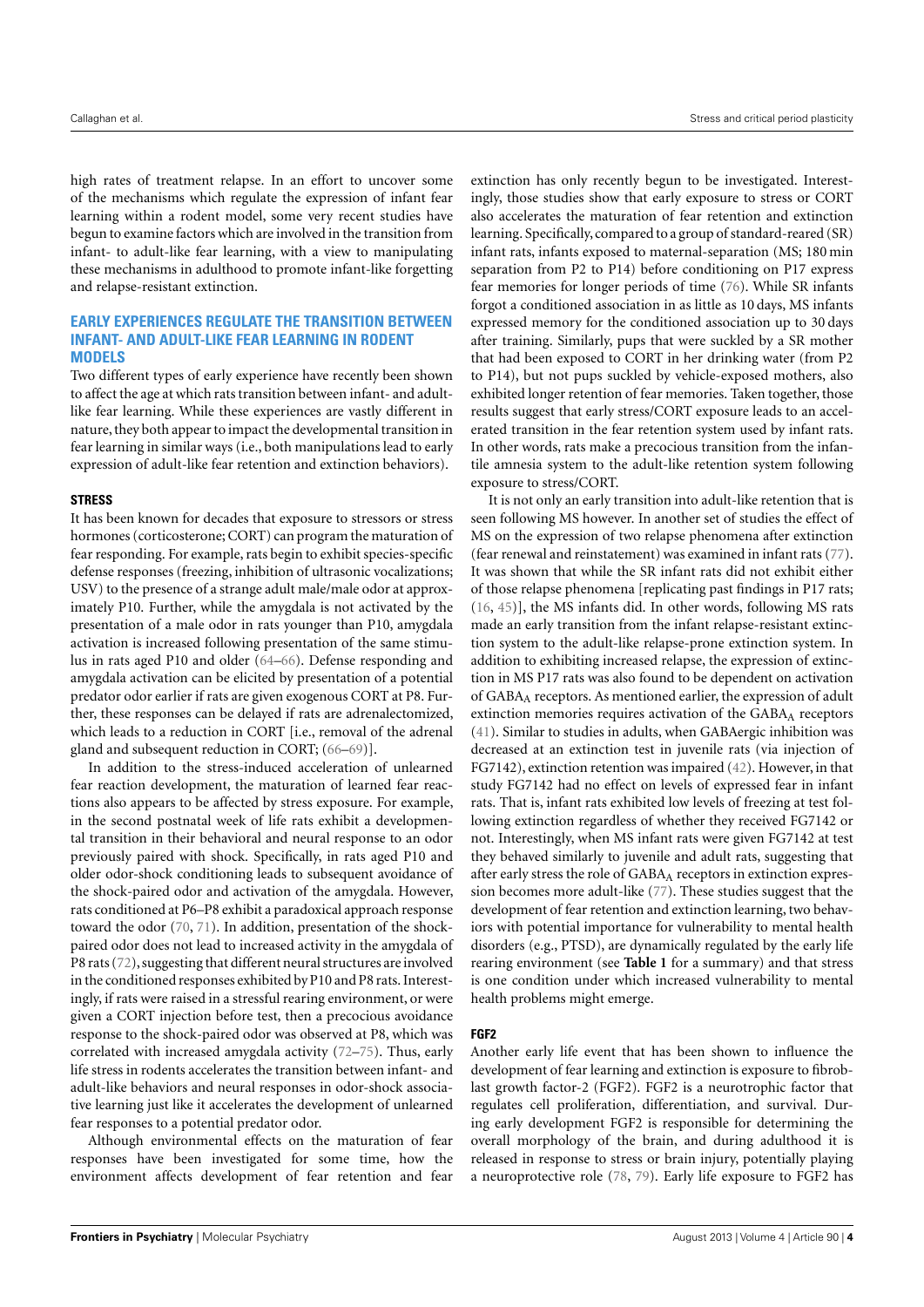marked central effects; a single peripheral administration of FGF2 on P1 led to increased cell proliferation in the hippocampus, resulting in a larger hippocampal volume that was first evident at P4 and that persisted throughout adulthood [\(80\)](#page-12-9). Conversely, transgenic mice that lack FGF Receptor 1 (the primary receptor for FGF2) have decreased hippocampal cell proliferation, resulting in permanent hippocampal atrophy [\(80,](#page-12-9) [81\)](#page-12-10).

Graham and Richardson [\(82\)](#page-12-11) investigated whether these longterm hippocampal morphological changes induced by early life exposure to FGF2 might lead to changes in hippocampal-mediated memory formation. They first examined the impact of early life FGF2 on contextual fear conditioning in the developing rat. Infant rats exhibit impaired long-term (i.e., after 24 h) memory for contextual fear relative to older rats [\(83\)](#page-12-12). However, subcutaneous injections of FGF2 from P1-5 led to an early emergence of longterm memory for contextual fear in P16 rats. Early life FGF2 also enhanced contextual fear conditioning in P23 rats, an age at which rats exhibit moderate levels of long-term memory for contextual fear.

Graham and Richardson [\(82\)](#page-12-11) then examined the impact of early life FGF2 on fear extinction at P16. In those studies, cued fear conditioning procedures were used (i.e., white noise CS paired with shock US) as infant rats can exhibit long-term memory of such associations. Animals were trained in one context, and then extinguished in a different context. Early life FGF2 did not affect the strength of cued fear conditioning, the rate of extinction acquisition, or the retention of extinction training when the extinguished CS was presented in the extinction training context. However, when the extinguished CS was presented in the original fear conditioning context, FGF2-treated P16 rats exhibited recovered fear responses whereas vehicle-treated P16 rats exhibited low fear responses. That is, early life FGF2 led to a precocious emergence of renewal. These results show that early exposure to FGF2 causes an accelerated emergence of the ability to encode and/or maintain a representation of the contextual elements associated with fear conditioning and extinction memories. When taken together with the findings from Cheng et al. [\(80\)](#page-12-9) it is possible that these behavioral results are a consequence of the effects of early life FGF2 on hippocampal development.

The fact that FGF2, maternal-separation, and exposure to CORT have similar effects, all accelerating the development of fear learning in infant rats, raises the possibility that stress and FGF2 produce their outcomes on early fear learning and extinction through the same or a similar pathway. For example, it might be the case that FGF2 is one of the mechanisms involved in accelerated maturation following early stress. In support of this idea, a large body of evidence has suggested that FGF2 is critically involved in the effects of stress. FGF2 appears to be modulated by activation of the hypothalamic-pituitary-adrenal (HPA) axis, which mediates the mammalian response to stress. Adrenalectomized rats exhibit reduced expression of FGF2 in the hippocampus, striatum, and frontal cortex, whereas administration of glucocorticoids increases FGF2 mRNA in the hippocampus and prefrontal cortex; both results support the idea that adrenal hormones (which are responsible for terminating the stress response) exert control over FGF2 [see review by [\(84\)](#page-12-13)]. Indeed, both physical and psychological stress upregulate FGF2. Specifically, brain injury leads to increases

in FGF2 around the site of the lesion, and application of FGF2 to the lesion reduces cell death and increases astrocytic density [\(85,](#page-12-14) [86\)](#page-12-15). Likewise, restraint stress (a psychological stressor) increases FGF2 mRNA expression in the hippocampus and prefrontal cortex [\(84\)](#page-12-13). These findings point to a potential neuroprotective role for FGF2 in response to stress [see [\(79\)](#page-12-8)].

There are several factors that determine whether or not FGF2 increases in response to stress, one of which is the controllability of the stressor. Bland et al. [\(87\)](#page-12-16) exposed two groups of rats to a series of tail shocks. One group could terminate the shock by turning a wheel; the other group were yoked to the first and could not control the shock, but experienced the same number and intensity of shocks as the first group. Escapable, but not inescapable, shock led to a significant increase in hippocampal FGF2 protein expression 2 h post-shock, and this effect persisted for 24 h. Furthermore, inescapable shock, but not escapable shock, led to a significant decrease in the proliferation of hippocampal neural progenitor cells. A later study demonstrated that escapable shock, but not inescapable shock, also causes increases in FGF2 mRNA expression in the PFC [\(88\)](#page-12-17). Similarly, Turner et al. [\(89\)](#page-12-18) reported that chronic (4 days) social defeat stress, in which a rat is exposed to an aggressive male rat of a different strain, down-regulates hippocampal FGF2 mRNA expression. These findings suggest that endogenous FGF2 may protect against the harmful effects of stress (perhaps by increasing cell proliferation), but only if the animal has some level of control over the stressor.

Another factor that determines FGF2's involvement in the stress response is prior exposure to stress hormones. It has been shown that prenatal exposure to corticosterone significantly reduces basal FGF2 mRNA expression during adulthood. Furthermore, prenatal exposure to corticosterone significantly attenuates the upregulation of hippocampal FGF2 mRNA normally seen following acute stress in adulthood [\(84\)](#page-12-13). Therefore it is possible that early life stress may alter (i.e.,cause dysfunctions in) FGF2's neuroprotective response to stress later in life [\(79\)](#page-12-8).

# **HOW DO EARLY STRESS AND FGF2 EXPOSURE ACCELERATE THE DEVELOPMENT OF FEAR LEARNING SYSTEMS?**

One intriguing possibility concerning the effects of stress and FGF2 exposure on accelerated emotional development is that these early experiences regulate the expression of critical period plasticity. Specifically, it is possible that infantile amnesia, impaired context learning, and relapse-resistant extinction represent forms of critical period plasticity in emotional systems, and that these forms of plasticity are controlled by the same cascade of signals as critical periods in other areas of the brain. That is, stress exposure could initiate a cascade of cellular and molecular changes involved in terminating infant-like forms of fear learning via HPA activation of FGF2 receptors. This would be an attractive, and simple, explanation for the similar outcomes of early stress and FGF2 exposure on developmental transitions in fear learning. In other words, it is possible that stress and FGF2 activate a "signature" set of signals involved in critical period termination across the brain.

Traditionally, critical/sensitive periods have been defined as discrete stages of rapid neural development in which plasticity is enhanced, allowing early environmental input to fine-tune final wiring patterns in the brain before plasticity is reduced in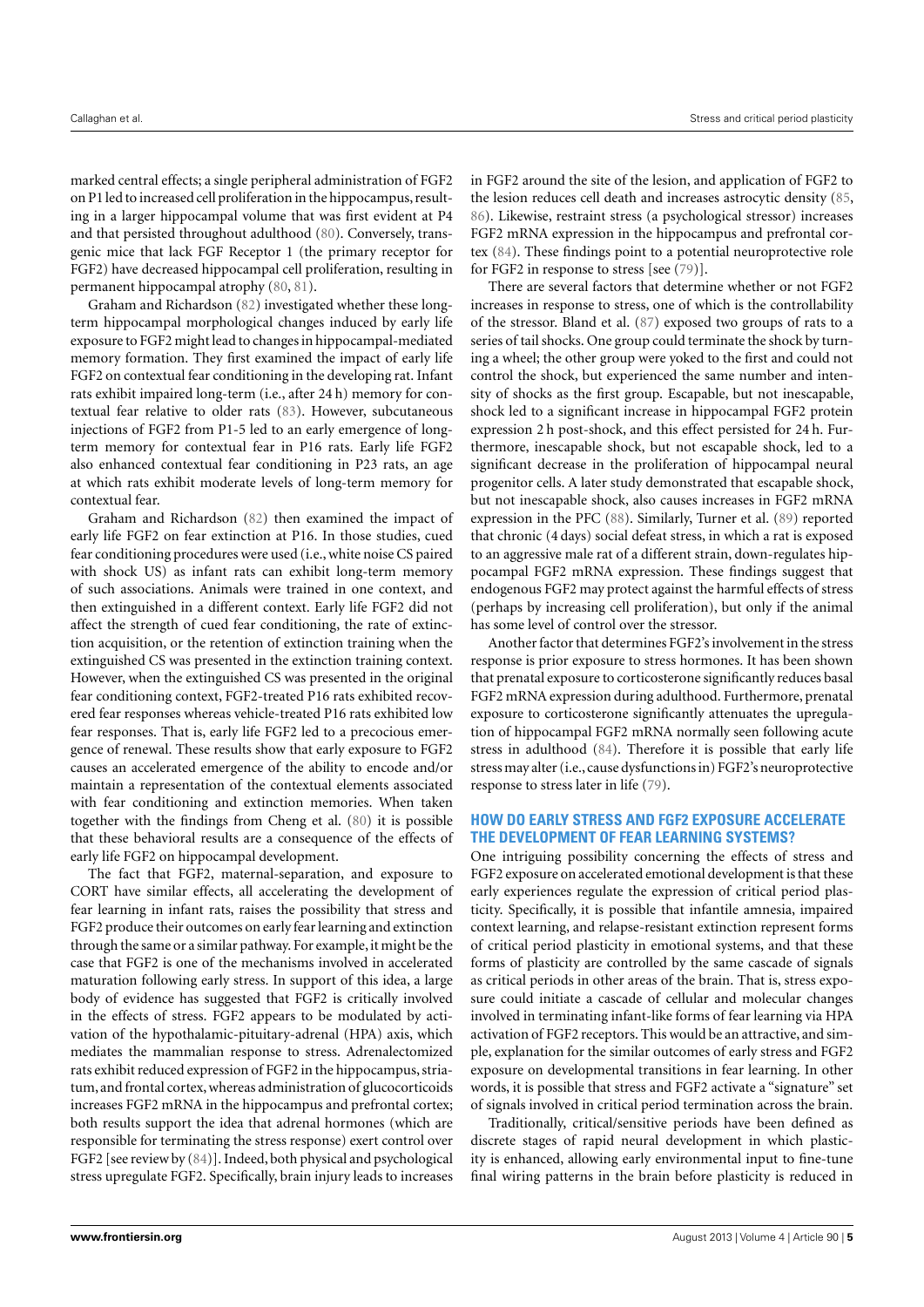adulthood [e.g., [\(90–](#page-12-19)[92\)](#page-12-20)]. The onset and offset of critical periods is not a simple age-dependent maturational process. Rather, the timing of critical periods can be manipulated by different experiences which affect the various molecular and cellular signals involved in their opening and closure [\(90\)](#page-12-19). While the high levels of plasticity inherent in a critical period allow for enhanced learning and refinement of neural functions these periods also represent a time of vulnerability for the developing brain. If aberrant sensory or social events are experienced, or expected environments do not manifest, then the timing and function of the critical period can be altered, placing the brain at risk for abnormal wiring patterns and adverse behavioral/sensory outcomes. For instance, some developmental disorders in humans (e.g., autism) have been proposed to result from a disruption in the timing or expression of critical periods across various brain regions [\(93,](#page-12-21) [94\)](#page-12-22).

There are many different critical periods which occur across development, each involving unique brain regions or neural circuits [\(95\)](#page-12-23). For example, critical periods in humans have been proposed for the development of sensory/sensory-motor, cognitive, and emotion systems [e.g., [\(4,](#page-10-16) [7,](#page-10-17) [96,](#page-12-24) [97\)](#page-12-25)]. For instance, when learning takes place before the age of 7 years, acquisition of a second language usually occurs to a level that is grammatically indistinguishable from that of native speakers. However, mastery of a second language becomes progressively harder from 8 years onward [\(98,](#page-12-26) [99\)](#page-12-27). Other research has shown that children need to be exposed to appropriate levels of cognitive, tactile, and emotional stimulation early in life in order to develop adequate cognitive functions and emotion regulation skills. Children reared in institutional settings which lack the appropriate levels of stimulation exhibit profound deficits in cognitive and emotional development, effects which are often permanent if children are not adopted before the age of 2 years [see  $(3)$ , for a review;  $(100)$ ].

In non-human animals critical/sensitive periods have also been shown to occur in a variety of sensory and emotional systems, such as song learning in birds, attachment learning in rats, and cortical responses to vibrissa stimulation in rats [see [\(101–](#page-12-29)[103\)](#page-12-30), for a review; [\(71,](#page-12-2) [104,](#page-12-31) [105\)](#page-12-32)]. The best characterized animal model of critical period plasticity, however, is that of ocular dominance (OD) plasticity induced by monocular deprivation [[\(106,](#page-12-33) [107\)](#page-12-34); see [\(91,](#page-12-35) [108\)](#page-13-0), for reviews; see also [\(92\)](#page-12-20), for a review]. Only during the critical period for OD plasticity does closure of one eye result in a loss of visual acuity in the closed eye (amblyopia) and a shift in the responsiveness of neurons in the primary visual cortex away from the closed eye.

Research investigating OD plasticity has highlighted numerous molecular and cellular signals which are involved in opening and closing this critical period. Importantly, these signals have been shown to regulate the timing of sensitive periods in other sensory modalities [\(104,](#page-12-31) [105\)](#page-12-32), suggesting that there may be a general neural signature which guides critical period timing across the brain. Although the neural signature for critical period timing has mostly been investigated in sensory systems, recent evidence suggests that the same signals may also regulate sensitive periods in fear learning [\(46\)](#page-11-20). Further, there is some evidence to suggest that those neural signals are regulated by particular types of early experience, suggesting a potential mechanism via which stress/CORT/FGF2 may have affected the timing of adult-like fear retention, context

learning, and extinction described earlier. While a detailed analysis of the molecular and cellular events involved in triggering the onset and offset of critical period plasticity in the visual cortex is beyond the scope of this review [interested readers are referred to excellent past reviews on the topic: [\(91,](#page-12-35) [92,](#page-12-20) [108\)](#page-13-0)], we provide a brief summary of those molecular and cellular signals important for critical period plasticity in the visual system that also may have a role in fear and extinction learning and that appear to be regulated by stress/CORT/FGF2.

## **SIGNALS INVOLVED IN THE OPENING OF CRITICAL PERIOD PLASTICITY**

The onset of OD plasticity appears to be triggered by a change in the balance of excitation and inhibition in the visual cortex, mostly as a result of developmental increases in inhibitory activity. For example, 4 days of monocular deprivation starting on P25–P27 induces OD plasticity in wild-type mice but not in mice with a genetic knockout (KO) of the GAD65 gene, which inhibits GABA release. However, critical period plasticity could be rescued in GAD65 KO mice if levels of inhibition were artificially increased during monocular deprivation via infusion of a benzodiazepine directly into the visual cortex [\(109\)](#page-13-1). Benzodiazepines were also successful in precociously inducing OD plasticity when monocular deprivation was performed in pre-critical period mice [P15–P20; [\(90\)](#page-12-19)]. It appears that the maturation of intra-cortical inhibition is regulated by brain derived neurotrophic growth factor (BDNF) because genetic over-expression of BDNF across postnatal development accelerated the maturation of parvalbumin positive (PV+) GABAergic interneurons in the visual cortex and resulted in a precocious critical period [\(110,](#page-13-2) [111\)](#page-13-3). Together these studies suggest that the molecular machinery for enhanced plasticity is present early in life but that maturation in GABAergic circuitry (e.g., PV+ interneurons and GABAergic synapses) pushes inhibitory activity beyond a certain threshold to trigger the opening of the critical period.

### **SIGNALS INVOLVED IN THE CLOSURE OF CRITICAL PERIOD PLASTICITY**

While intra-cortical inhibition appears to be sufficient for the initiation of critical period plasticity, there are several mechanisms that appear to be involved in critical period termination, many acting as "structural brakes" which limit plasticity. For example, critical periods appear to be regulated by the appearance of extracellular matrix proteins – perineuronal nets (PNNs) – around the dendrites, axons, and cell bodies of GABAergic neurons. PNNs are believed to limit critical period plasticity by increasing stability of synapses via inhibition of axonal growth and sprouting. Appearance of PNNs in various brain regions correlates with termination of critical period plasticity in several different sensory systems [e.g., [\(92,](#page-12-20) [104,](#page-12-31) [105,](#page-12-32) [108\)](#page-13-0)], and recently appearance of PNNs in the amygdala was shown to correlate with the termination of infant-like, relapse-resistant extinction learning and the transition into adult-like, relapse-prone extinction learning [\(46\)](#page-11-20). Interestingly, when PNNs in the visual cortex or amygdala of adult rats are degraded via chondroitinase ABC (chABC), then the critical periods for OD plasticity and erasure-like extinction, respectively, are reopened [\(46,](#page-11-20)[112\)](#page-13-4). This research strongly suggests that erasure-like extinction represents a form of critical period plasticity occurring in emotion circuits in the brain, and that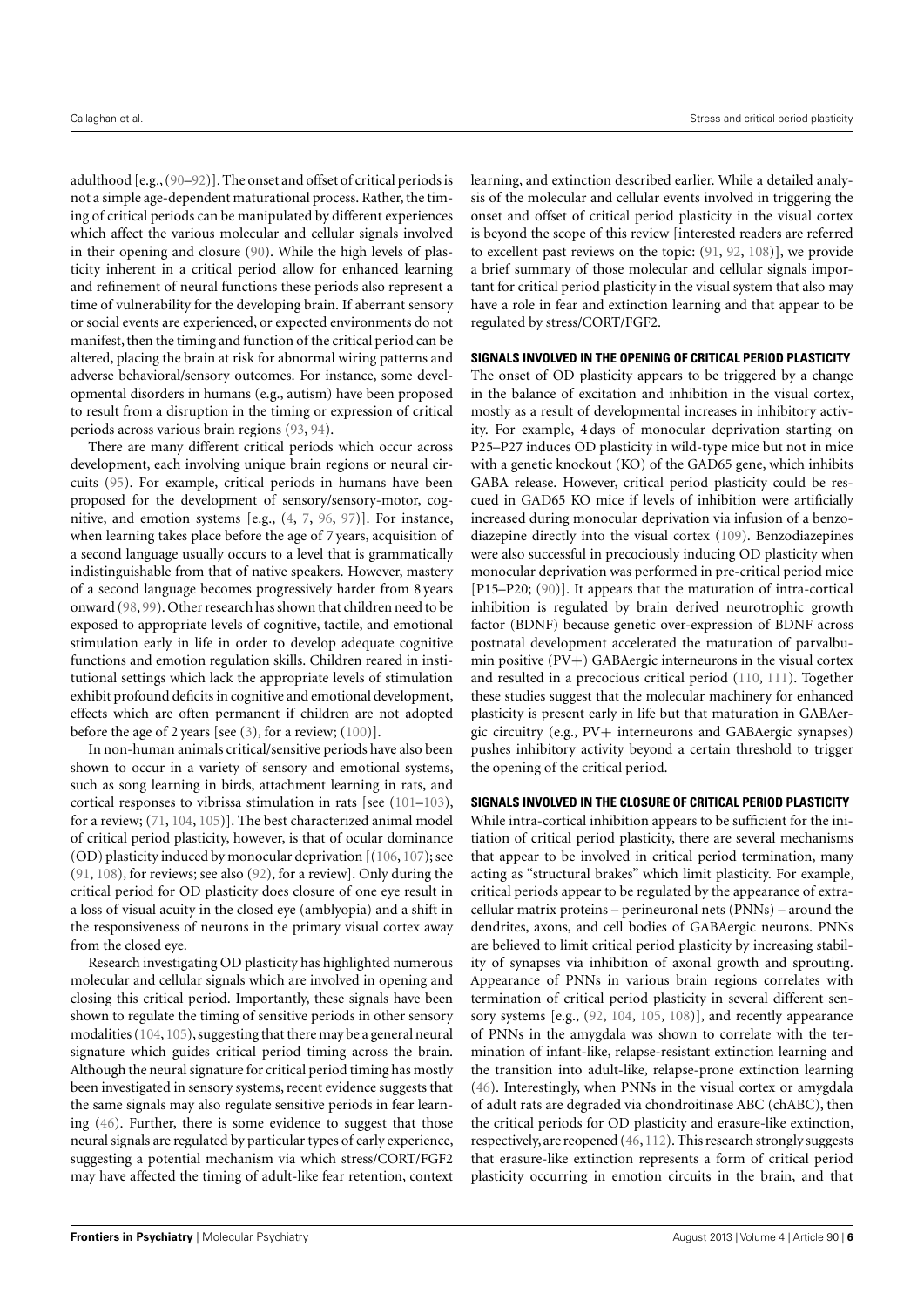termination of this form of infant plasticity appears to be regulated by some of the same structural brakes as critical period plasticity in sensory systems.

In addition to the formation of PNNs, other developmental factors also appear to be involved in limiting structural plasticity in the visual cortex and terminating the critical period for OD plasticity. For example, maturation of myelin basic protein (MBP) in the visual cortex has been shown to correlate with termination of the critical period for OD plasticity [\(113\)](#page-13-5), potentially through inhibiting mechanisms of structural remodeling necessary for plasticity [\(114\)](#page-13-6). The myelin associated growth inhibitor Nogo-66 is known to limit axonal regeneration following CNS damage because antagonizing the Nogo-66 receptor (NgR) promotes axonal regeneration following spinal cord injury in the rat [\(115\)](#page-13-7). Interestingly, when the NgR was genetically deleted in mice and monocular deprivation occurred post-sensitive period (i.e., at P45) the mutant mice exhibited OD plasticity whereas wildtype mice did not [\(113\)](#page-13-5). Hence, it appears that adult mice retain the capacity for enhanced plasticity but that increased myelination in the visual cortex which occurs across development acts as a structural brake, limiting OD plasticity.

Another factor that has been implicated in the closure of the critical period for OD plasticity is calcium/cAMP response element binding protein (CREB)-mediated gene transcription. Evidence for the role of CREB activity in OD plasticity comes from studies which have shown that monocular deprivation during the critical period stimulates CREB-mediated gene transcription whereas post-critical period monocular deprivation has a less pronounced effect on CREB-mediated processes [\(116\)](#page-13-8). Further, when CREB activity is enhanced in adult mice (through the use of a transgenic mouse line expressing VP16-CREB, which leads to constitutively active CREB across life), it has been shown that persistent OD plasticity can be induced in the visual cortex [\(117\)](#page-13-9). Also, inhibiting upstream regulators of CREB (e.g., PKA) in cats decreases OD plasticity during the critical period [\(118\)](#page-13-10).

It has been proposed that CREB is important in terminating critical periods because it regulates the activity of plasticitymodulating genes [\(92\)](#page-12-20). Studies examining candidate CREBmediated genes that might be involved in OD plasticity have focused on micro RNA (mir) 132 which has been implicated in neural plasticity [\(119\)](#page-13-11). In a recent study, increasing mir132 expression in mice before monocular deprivation blocked OD plasticity during the critical period [\(120\)](#page-13-12), suggesting that mir132 acts as a brake on plasticity.

# **STRESS, CORTICOSTERONE, AND FGF2 REGULATE MOLECULAR AND CELLULAR SIGNALS INVOLVED IN CRITICAL PERIOD TIMING**

Early exposure to stress, corticosterone, and FGF2 has been shown to accelerate the transition into adult-like fear retention and extinction learning in infant rats; early exposure to those events led to a precocious termination of the critical period for infantile amnesia and erasure-like extinction. It is possible that stress/CORT/FGF2 exposure hastened the developmental transitions in fear learning by acting on those processes known to be involved in critical period regulation in other systems. Indeed, evidence shows that early life adversity, CORT, and FGF2 regulate many of the molecular and cellular signals involved in both the

opening and the closure of critical periods, accelerating the developmental emergence of those signals in brain regions important for emotional responding in adults. However, those rodent studies which examined environmental regulation of infant fear retention and extinction only measured outcomes at one time point making a determination of the early closure of the critical period possible but determination of an early opening of the critical period uncertain. It could be the case that the critical period for infantile amnesia and erasure-like extinction opened at the same time in MS/CORT/FGF2 and SR/vehicle rats, but that this period closed earlier in the MS/CORT/FGF2 rats (i.e., the time frame for the critical period was compressed). Alternatively, it may be the case that MS/CORT/FGF2 led to an early opening as well as an early closure of the critical period (see **[Figure 1](#page-6-0)** for a depiction of these possibilities). The fact that stress and FGF2 appear to regulate signals involved in both the opening and closure of critical periods, however, suggests that the latter case is most likely the case (i.e., that stress/FGF2 leads to an early opening and closure of the critical period in fear learning).

Evidence that stress might regulate critical period opening in the emotional system comes from studies examining the effect of early stress on GABAergic development. Specifically, maternal-separation has been shown to lead to a more mature



<span id="page-6-0"></span>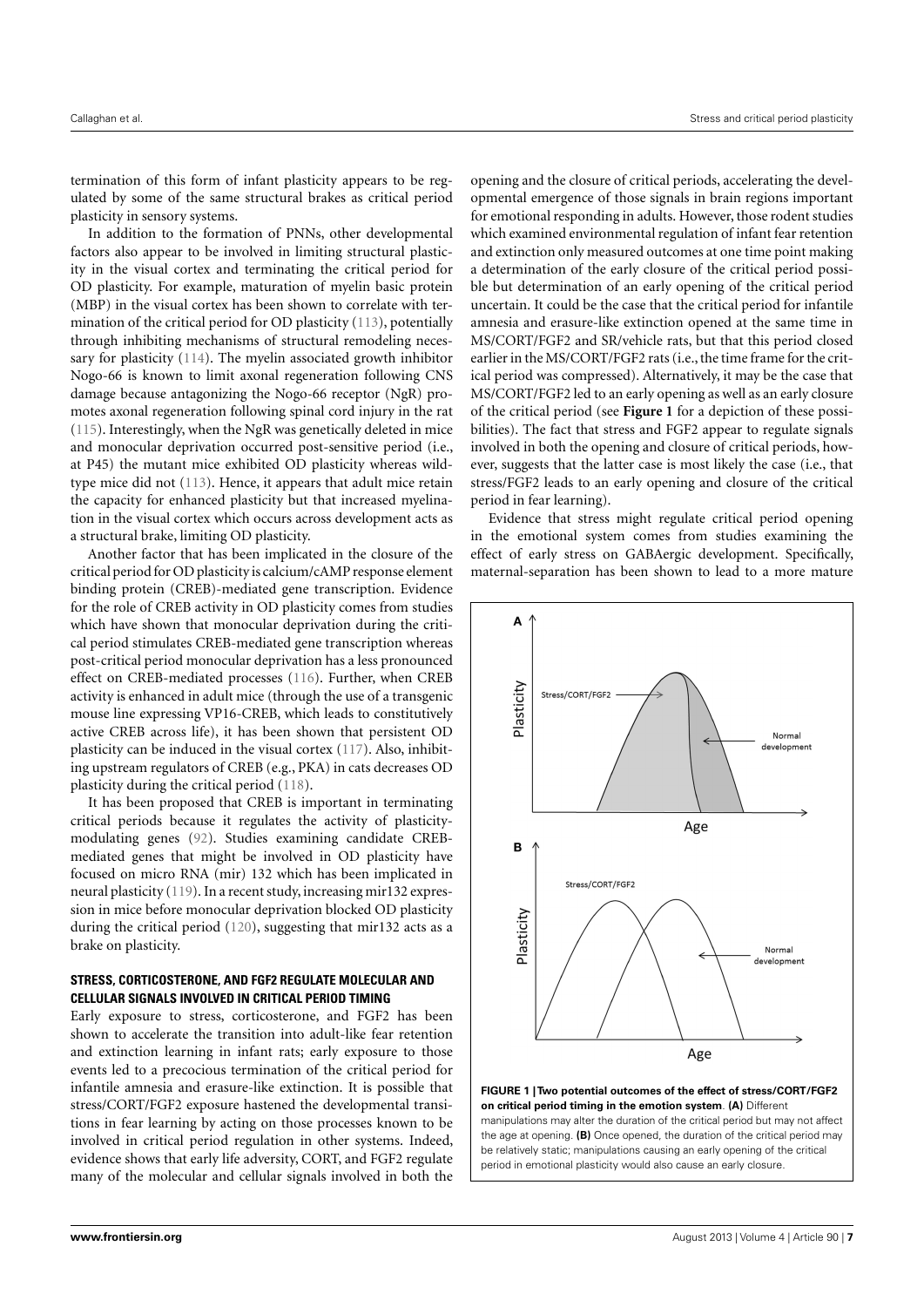form of GABAergic signaling in the CA1 region of the infant hippocampus of male rats [\(121\)](#page-13-13), and maternally separated rats also exhibit a short-term upregulation of BDNF in the PFC and hippocampus at P17 [\(122\)](#page-13-14). As mentioned earlier, the critical period for OD plasticity is triggered by maturation of GABA in the visual cortex. Further, early over-expression of BDNF in the visual cortex was shown to accelerate GABAergic maturation and lead to a precocious emergence of OD plasticity.

In addition to influencing signals involved in the opening of critical periods, early life stress/corticosterone/FGF2 also appear to regulate some of the structural brakes on plasticity. For example, early life stress (caused by weaning rats at P14 rather than P21) has been shown to accelerate whole-brain, as well as amygdala-specific, myelination in P21–P35 male mice [\(123,](#page-13-15) [124\)](#page-13-16). Also, elevated glucocorticoids have been shown to accelerate the initiation and rate of myelination in co-cultures of Schwann-cell and neurons taken from infant rats [\(125\)](#page-13-17). In addition, oligodendrocyte cells express FGF receptors, and FGF2 application to cultured cells stimulates proliferation of oligodendrocyte precursor cells [\(126\)](#page-13-18). FGF2 has also recently been identified as a critical regulator of myelin sheath thickness. Furusho et al. [\(127\)](#page-13-19) created a line of mutant mice that lacked the FGF receptors 1 and 2, the two receptors to which FGF2 binds. They reported that while mutant mice exhibited normal initiation of myelination in the spinal cord at P4 (as judged by immunoblotting for MBP), by P30 mutant mice exhibited significantly less MBP positive myelin, and reduced overall white matter area, compared to control mice, suggesting a reduction in myelin synthesis. Accordingly, while myelin thickness increased from P15 to 10 months of age (the oldest age tested) in control mice, myelin thickness stalled in mutant mice, who exhibited thinner myelin compared to control mice from PND 30 to 10 months of age. Importantly, the numbers of myelinated and unmyelinated axons was comparable in control and mutant mice at all ages tested, suggesting that FGF2 plays a specific role in signaling for the development of myelin thickness. Hence, it is possible that early life exposure to FGF2, stress, or to stress hormones may help to precociously terminate critical periods in fear learning via accelerating the rate of myelin development in the hippocampus, amygdala, and mPFC.

Along with potentially accelerating structural brakes in plasticity, it is also possible that early life stress/CORT/FGF2 exposure caused an early termination of infantile amnesia, impaired context learning, and erasure-like extinction via a CREB-mediated pathway. For example, many of FGF2's neurotrophic effects appear to be mediated by phosphorylation of CREB. Sung et al. [\(128\)](#page-13-20) showed that FGF2 increases hippocampal neuronal differentiation and outgrowth via causing phosphorylation of CREB and CREmediated gene transcription. They also demonstrated that FGF2 induced neuronal outgrowth was blocked in cells that contained a dominant negative CREB construct (blocking CREB activation). FGF2 also appears to regulate hippocampal cell proliferation via phosphorylation of CREB [\(129\)](#page-13-21), and FGF2-induced cell proliferation is blocked by a CREB inhibitor. Cell proliferation was markedly increased in cell cultures that over-expressed CREB, but only if FGF2 was applied to these cultures. In other words, CREB over-expression did not increase cell proliferation by itself, suggesting that FGF2 recruits CREB to increase cell proliferation. In

addition, recent research has shown that early exposure to stressors (e.g., maternal-separation) regulates the expression of non-coding RNAs which are mediated by CREB. Specifically, Uchida et al. [\(130\)](#page-13-22) showed that MS180 from P2 to P14 increased the expression of mir132 in the PFC of P14 mice relative to SR P14 mice. Furthermore, FGF2 has been shown to upregulate mir132 in cultured immature cortical neurons, as well as in cultured astroglial cells [\(131\)](#page-13-23). As mentioned earlier, alterations in the expression of mir132 have been shown to regulate critical period timing for OD plasticity.

Together the findings just reviewed suggest that early life exposure to FGF2/stress/CORT may regulate the developmental timing of critical periods in fear learning via accelerated maturation of BDNF expression, GABAergic inhibition, myelination, and CREBmediated gene transcription in those brain regions critical for fear memory and extinction learning in adults – the hippocampus, mPFC, and amygdala (see **[Figure 2](#page-7-0)**). If this were true, it would



<span id="page-7-0"></span>activation of the HPA axis results in increased BDNF and GABA, and central upregulation of FGF2. BDNF and GABA stimulate early development of the emotion system and may lead to early opening of the critical period for infantile amnesia and erasure-like extinction. FGF2 upregulation triggers activation of the critical period "termination signature" in the emotion circuit (i.e., activates the cellular and molecular mechanisms known to be involved in critical period timing in sensory systems). Activation of those signals leads to an early termination of fear learning plasticity.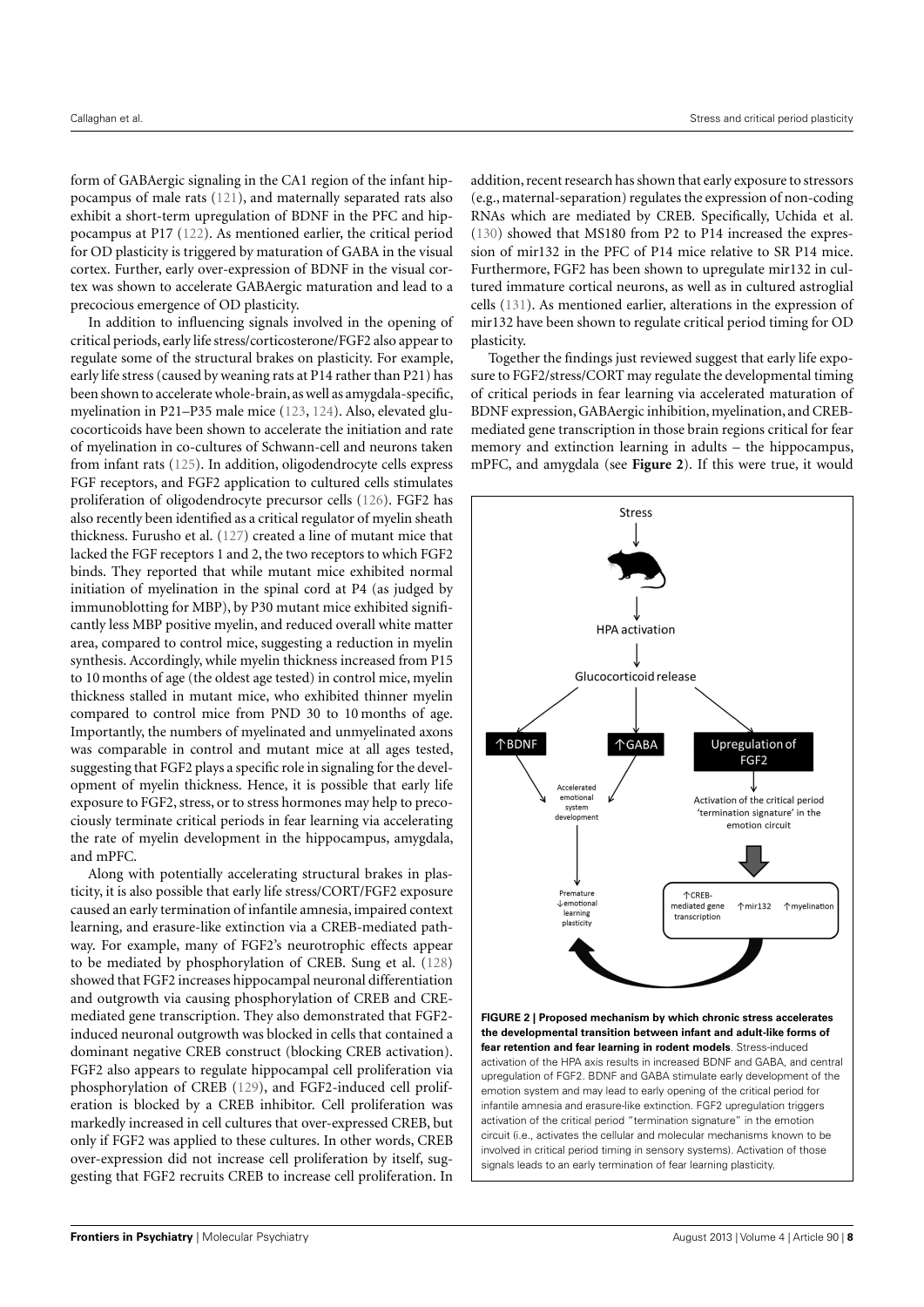support the idea that there may be a common neural signature which guides critical periods of plasticity across the brain. This idea has been raised by previous researchers to explain the finding that the same molecular and cellular signals appear to be involved in a variety of critical periods in different sensory systems [\(108\)](#page-13-0). However, the idea that the same molecular and cellular signals may regulate critical periods of plasticity for fear learning in subcortical circuits (e.g., the amygdala) has only recently begun to be explored  $[e.g., (46)].$  $[e.g., (46)].$  $[e.g., (46)].$ 

# **POTENTIAL FOR MULTIGENERATIONAL EFFECTS OF STRESS/FGF2 ON FEAR LEARNING**

If critical period mechanisms are involved in regulating the opening and closure of fear learning plasticity then a potential implication is that the effects of environmental manipulations on maturation of fear learning might be heritable. Indeed, epidemiological evidence suggests that the effects of stress on mental health can be transmitted across multiple generations. For instance, mothers that were exposed to the September 11 terrorist attacks in NewYork City during pregnancy and who subsequently developed PTSD were shown to exhibit a suppressed basal cortisol response [\(132\)](#page-13-24). Interestingly, a similar profile of cortisol suppression was also evident in the infants of those mothers, with that being especially true for infants of mothers that were in the third trimester of pregnancy when the attacks occurred. In addition, high risk phenotypic traits for mental health problems (e.g., behavioral inhibition) have been shown to exhibit a high degree of heritability, which can be attributed to both genetic and environmental factors [\(133–](#page-13-25)[136\)](#page-13-26). Hence, there is clear epidemiological data suggesting that mental health disorders and the influence of stress on the emergence of those disorders is heritable.

Animal models have been increasingly used to investigate the intergenerational transmission of neurobehavioral alterations after stress [\(137–](#page-13-27)[140\)](#page-13-28). Several studies in rodents have shown that stress-evoked alterations in parenting style are passed onto offspring, and that these behavioral alterations are often accompanied by neuroendocrine changes [\(141\)](#page-13-29). In addition, epigenetic modifications to gene transcription caused by early life stress have been shown to persist across the life of the rat and to be passed onto biological offspring [\(137\)](#page-13-27). Interestingly, more recent studies have demonstrated that actual stress-induced behavioral phenotypes can also be transmitted across generations. For example, maternally separated rats exhibited depressed behaviors as adults, and these same depressive behaviors were also exhibited by their adult offspring and grandchildren, despite those subsequent generations never being exposed to stress [\(138\)](#page-13-30). Hence, animal research has been useful in modeling the transmission of both neurological as well as behavioral alterations caused by stress. One currently unexplored possibility is that stress-induced alterations to the maturation of fear retention and extinction systems could also be transmitted to subsequent generations. Indeed, some of the mechanisms involved in critical period opening and closure could potentially lead to such a transgenerational profile. Specifically, research has shown that transgenerational effects can be produced by alteration of cytoplasmic RNAs (e.g., miRNA), which can be carried in the sperm and eggs and can epigenetically alter the phenotype of subsequent offspring. Recently it has been proposed

that miRNAs may be important in the transmission of environmentally induced phenotypic changes across generations because some RNAs can survive degradation during embryogenesis and have been shown to regulate offspring phenotype [e.g., [\(142\)](#page-13-31)]. The evidence for this comes from experiments which show that injection of a miRNA critical for brain development [mir124; [\(119,](#page-13-11) [143\)](#page-13-32)] directly into cell embryos resulted in offspring which exhibited a much faster growth rate (increased by 30%) than noninjected offspring [\(144\)](#page-13-33). Importantly, this "giant" phenotype was transmitted across multiple generations via alterations of mir124 in the spermatozoa. Hence, changes in the expression levels of certain miRNAs can be incorporated into the germ-line of animals and produce a transgenerational phenotype. As mentioned earlier, a recent study showed that a miRNA important for inhibiting OD plasticity in the visual cortex (mir132) and the miRNA which produced a transgenerational "giant" phenotype (mir124) was upregulated in the mPFC of P14 mice following maternalseparation [\(130\)](#page-13-22). Further, mir132 is upregulated by FGF2 [\(131\)](#page-13-23). Hence, it is possible that the expression of these miRNAs may regulate critical period closure in fear learning systems and that stress/FGF2-induced alterations in these miRNAs could be heritable. Such hypotheses will need to be investigated in future studies.

# **BRIDGING THE GAP BETWEEN BASIC AND CLINICAL WORK: CLINICAL IMPLICATIONS AND POTENTIAL TRANSLATION OF STRESS/FGF2-INDUCED ACCELERATION OF EMOTIONAL DEVELOPMENT IN ANIMAL MODELS**

The fact that infantile amnesia and relapse-resistant extinction are regulated by stress, FGF2, and potentially other early life events is highly relevant for clinical researchers working on understanding and treating mental health disorders across the lifespan. Early life stress is one of the greatest contributing risk factors for mental health problems across all life stages [\(145\)](#page-13-34), relating not only to risk for mental health disorders but also to transdiagnostic features common of many psychological disorders [e.g., increased emotional reactivity; [\(146,](#page-13-35) [147\)](#page-14-0)]. Further, early adversity and abuse has been shown in human populations to interact with specific genetic polymorphisms to predict adult major depressive disorder and PTSD [\(148,](#page-14-1) [149\)](#page-14-2). However, the developmental trajectories which are altered by such gene  $\times$  environment interactions remain elusive. The body of research reviewed in this paper suggests that early emerging changes in fear learning and extinction resulting from stress may be one outcome which could affect emotional responding across the lifespan and which might interact with genetics to produce stable phenotypes of risk for mental health disorders. For example, it is possible that stress exposure during a critical period of development early in life paired with a later experienced trauma might lead to a phenotype of treatment-resistant PTSD in genetically predisposed individuals via a pathway of altered development of the fear extinction system; such a possibility should be examined in future studies.

The possibility that infantile amnesia and relapse-resistant extinction may represent critical period plasticity in fear learning also has significant clinical implications, especially when considering potential pharmacological treatments for mental health disorders. As discussed earlier, the involvement of critical period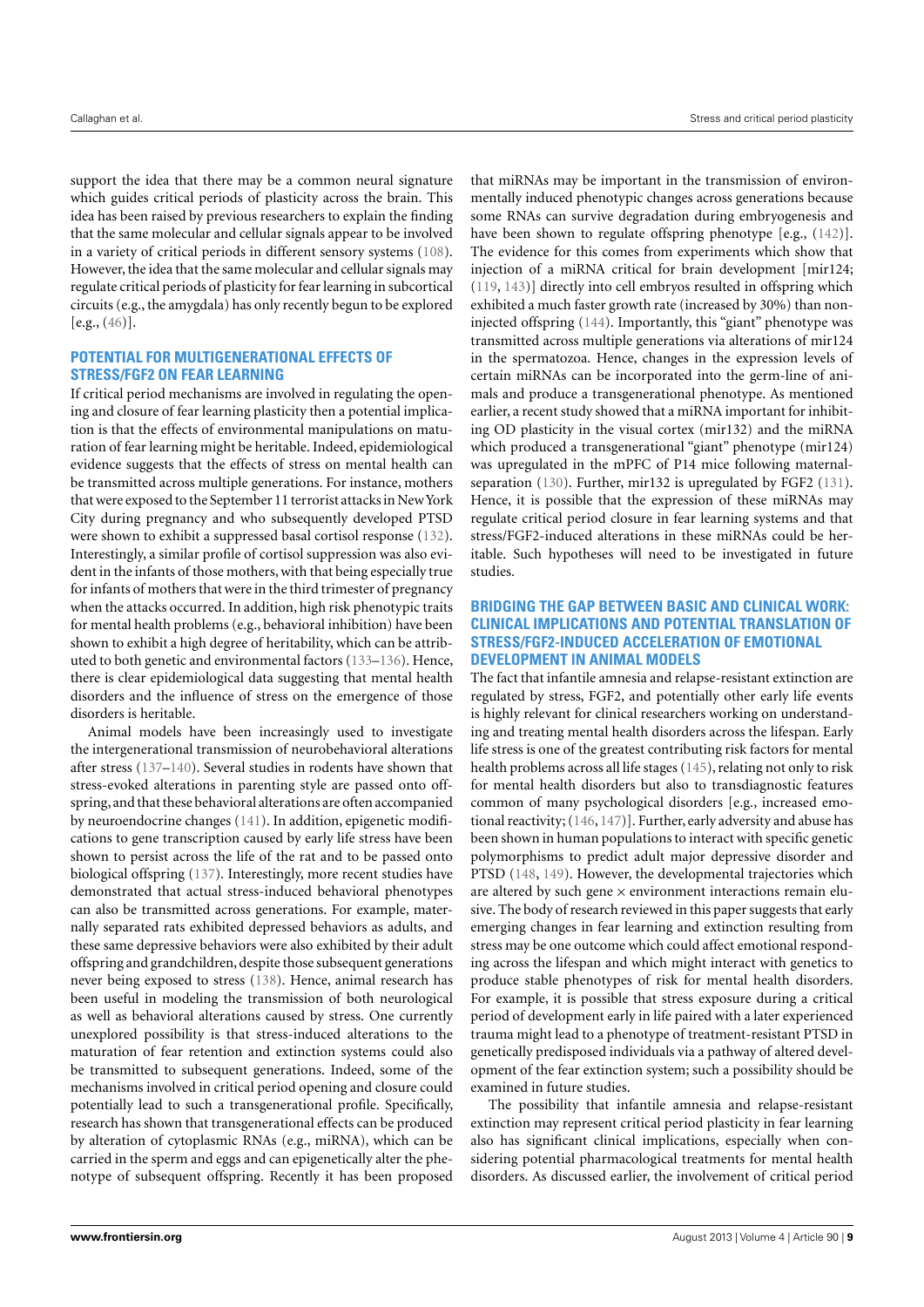molecular signals in terminating fear learning plasticity opens up a possible mechanism via which the effects of stress/FGF2 exposure might increase vulnerability for mental health problems across multiple generations. In addition, they also suggest several novel mechanisms via which anxiety disorders and other mental health problems might be treated. Specifically, if critical periods of emotional learning could be reopened in adulthood (or at any point after they have closed) it may help treat the root of many anxiety disorders (i.e., persistent expression of fear and relapse after extinction). In other words, it is possible that anxious individuals might be treated with pharmacological adjuncts to reopen infantlike forgetting and relapse-resistant extinction, which could then be combined with therapy to improve treatment efficacy. Indeed, there have been three recent studies which suggest that the critical period of erasure-like (relapse-resistant) extinction can be reopened in juvenile and adult rats. The first evidence that relapseresistant/erasure-like extinction could be reactivated in adult rats came from Gogolla et al. [\(46\)](#page-11-20). In those studies appearance of PNNs around GABAergic amygdala interneurons was correlated with the natural transition from relapse-resistant extinction in infant mice to relapse-prone extinction in juvenile mice. That is, at the same time that rats began to exhibit relapse behaviors after extinction there was a significant increase in the number of PNNs in the amygdala. To examine whether the formation of the PNNs was sufficient to cause the transition into adult-like extinction Gogolla et al. degraded amygdala PNNs with chABC in adult mice before conditioning. The treatment with chABC significantly reduced the number of PNNs in the adult amygdala and also reduced the expression of relapse behaviors after extinction (i.e., the chABCtreated adults did not show renewal or spontaneous recovery of extinguished fear). Hence, it appears that the infant profile of extinction learning could be reactivated in adulthood by removal of one of the structural brakes on plasticity – PNNs.

Another line of evidence that "erasure-like" extinction can potentially be activated in adult rats comes from recent work on the impact of acute, exogenous FGF2 on extinction of conditioned fear [\(150](#page-14-3)[–153\)](#page-14-4). Those studies demonstrated that systemic or intra-amygdala infusion of FGF2 not only enhanced extinction in juvenile and adult rats, but it also significantly reduced renewal and reinstatement, even when vehicle-treated rats were given four times the amount of extinction training to match extinction strength between vehicle- and FGF2-treated groups. In other words, when treated with FGF2, adult rats exhibit the behavioral qualities of infant-like (erasure-like) extinction. The neurobiological mechanisms by which FGF2 causes infant-like extinction are unknown. Nevertheless, similar to findings in the visual system, it appears that adult rats retain the capacity for infant-like extinction and that this form of plasticity can be reactivated rapidly under conditions which favor that plasticity.

In order to investigate the possibility that extinction combined with FGF2 leads to an erasure of the original fear memory, Graham and Richardson [\(152\)](#page-14-5) exploited recent findings regarding re-extinction, which refers to the process of relearning extinction following reacquisition of fear to an extinguished cue. Converging evidence strongly suggests that whereas initial extinction in adult rats is impaired by NMDAr antagonists, re-extinction is not impaired by NMDAr antagonists [\(154–](#page-14-6)[157\)](#page-14-7). This suggests that

relearning to extinguish fear does not depend on NMDAr activity. However, Graham and Richardson [\(152\)](#page-14-5) found that when rats were systemically injected with FGF2 immediately after extinction training, then retrained to fear the extinguished CS, and then re-extinguished following treatment with an NMDAr antagonist, FGF2-treated rats exhibited impaired re-extinction retention. In contrast, rats that were extinguished with vehicle and then reextinguished following treatment with an NMDAr antagonist did not exhibit any impairment in re-extinction retention. That is, during re-extinction FGF2-treated rats "behaved" as if the CS was being extinguished for the first time. Interestingly, similar results have been obtained for juvenile rats that are extinguished to a CS at PND 16 (during the "erasure-like extinction" period of development), and then retrained and re-extinguished to the same CS later in development. In this instance, re-extinction is also NMDAr-dependent [\(158\)](#page-14-8). Together, these findings suggest that FGF2 treatment, when combined with extinction training, may reactivate the "erasure-like" fear extinction observed in infant rats.

The third study to attempt to reactive infant-like plasticity in rodents during extinction learning was performed by Karpova et al. [\(159\)](#page-14-9). In that study adult mice were chronically exposed to the antidepressant fluoxetine in their drinking water either before or after fear conditioning and during extinction and test. They showed that the fluoxetine-exposed mice behaved like infant mice in past studies [\(46\)](#page-11-20), showing less post-extinction relapse than the vehicle-treated mice. In addition, fluoxetine treatment also resulted in a lower proportion of PNNs in the BLA, suggesting that the effect of fluoxetine on relapse behaviors after extinction may have occurred through facilitating the removal of structural brakes on plasticity (PNNs). Interestingly, combining antidepressant treatments like fluoxetine with exposure therapy in humans has often yielded better results than either treatment alone [\(160\)](#page-14-10). The study by Karpova et al. [\(159\)](#page-14-9) suggests that fluoxetine-induced reactivation of the critical period for erasure-like extinction might underlie those clinical findings.

# **CONCLUSION**

The findings regarding accelerated development of fear learning by stress/CORT/FGF2 are theoretically relevant because they demonstrate that the rate at which particular forms of learning and memory mature across the lifespan can be influenced by a range of early life experiences. Until recently, no one had examined how early experiences affected fear retention and extinction development, despite these forms of emotional learning being critically involved in the pathogenesis and treatment of mental health problems. The studies reviewed here show that the timing of the maturation of fear learning is not set in stone but can be dynamically regulated by early experience. In addition, these findings are clinically relevant because early life adversity is a common feature in persons with psychopathology [e.g., [\(161,](#page-14-11) [162\)](#page-14-12)], and fear retention and extinction in rats are important pre-clinical models of anxiety problems in humans [\(10,](#page-10-6) [163,](#page-14-13) [164\)](#page-14-14). Although many theories have suggested that early experiences are critical for the emergence of anxiety and other mental health problems in humans [\(165–](#page-14-15)[168\)](#page-14-16), no studies, until very recently, had examined how fear retention and extinction are impacted by different early experiences in infant rodents. In addition, within the human literature,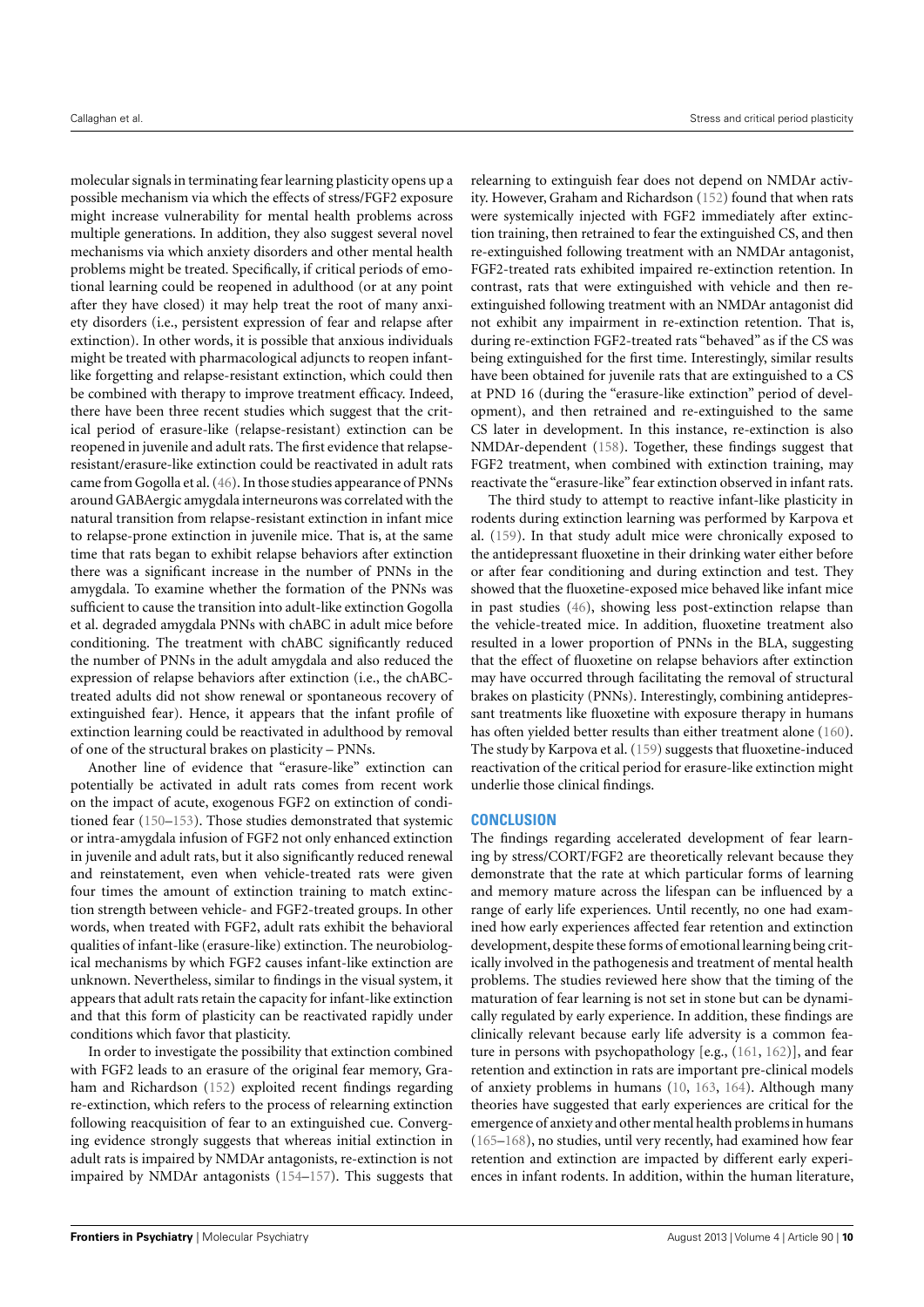there are reports of individual differences in the processes of fear retention and extinction which may underlie subsequent vulnerability to develop anxiety problems [e.g., [\(169,](#page-14-17) [170\)](#page-14-18)], yet there is little information on what factors might influence those differences or the molecular mechanisms which might underlie them.

While the findings regarding environmental alteration of the maturation of fear learning systems are novel, at this stage there are no definitive answers about what molecular and cellular mechanisms drive the normal development of these emotion systems, nor the accelerated transition produced by stress/CORT/FGF2. However, the fact that all three manipulations have a similar effect on emotion system development, that stress/CORT regulate FGF2, and that stress/CORT and FGF2 appear to regulate some of the signals involved in critical periods of plasticity in sensory systems hints at a potential mechanism for transitions in fear learning. Specifically, we have suggested that the expression of infantile amnesia and relapse-resistant extinction in infancy may represent critical period plasticity and propose a model in which early environments that alter the age at which the developmental transitions occur (e.g., stress) might function through an HPA/FGF2-dependent activation of "critical period signals," in turn leading to an early termination in emotional plasticity (see **[Figure 2](#page-7-0)** for a graphical depiction of this model). The proposed model, although speculative, does suggest some potential avenues for future research. Specifically, if the principles guiding critical

### **REFERENCES**

- <span id="page-10-0"></span>1. Repetti RL, Taylor SE, Seeman TE. Risky families: family social environments and the mental and physical health of offspring. *Psychol Bull* (2002) **128**:330–66. doi: [10.1037/0033-2909.128.2.330](http://dx.doi.org/10.1037/0033-2909.128.2.330)
- 2. McLaughlin KJ, Gomez JL, Baran SE, Conrad CD. The effects of chronic stress on hippocampal morphology and function: an evaluation of chronic restraint paradigms. *Brain Res* (2007) **1161**:56– 64. doi[:10.1016/j.brainres.2007.05.](http://dx.doi.org/10.1016/j.brainres.2007.05.042) [042](http://dx.doi.org/10.1016/j.brainres.2007.05.042)
- <span id="page-10-2"></span>3. Nelson CA, Zeanah CH, Fox NA, Marshall PJ, Smyke AT, Guthrie D. Cognitive recovery in socially deprived young children: the Bucharest Early Intervention Project. *Science* (2007) **318**:1937– 40. doi[:10.1126/science.1143921](http://dx.doi.org/10.1126/science.1143921)
- <span id="page-10-16"></span>4. Zeanah C, Egger H, Smyke A, Nelson C, Fox N, Marshall P, et al. Institutional rearing and psychiatric disorders in Romanian preschool children. *Am J Psychiatry* (2009) **166**:777–85. doi[:10.](http://dx.doi.org/10.1176/appi.ajp.2009.08091438) [1176/appi.ajp.2009.08091438](http://dx.doi.org/10.1176/appi.ajp.2009.08091438)
- <span id="page-10-1"></span>5. Taylor SE, Way BM, Seeman TE. Early adversity and adult health outcomes. *Dev Psychopathol* (2011) **23**:939–54. doi[:10.1017/](http://dx.doi.org/10.1017/S0954579411000411) [S0954579411000411](http://dx.doi.org/10.1017/S0954579411000411)
- <span id="page-10-3"></span>6. Bock J, Gruss M, Becker S, Braun K. Experience-induced changes of dendritic spine densities in

the prefrontal and sensory cortex: correlation with developmental time windows. *Cereb Cortex* (2005) **15**:802–8. doi[:10.1093/](http://dx.doi.org/10.1093/cercor/bhh181) [cercor/bhh181](http://dx.doi.org/10.1093/cercor/bhh181)

- <span id="page-10-17"></span>7. Tottenham N, Hare TA, Quinn BT, McCarry TW, Nurse M, Gilhooly T, et al. Prolonged institutional rearing is associated with atypically large amygdala volume and difficulties in emotion regulation. *Dev Sci* (2010) **13**:46–61. doi[:10.1111/j.1467-7687.2009.](http://dx.doi.org/10.1111/j.1467-7687.2009.00852.x) 00852 x
- <span id="page-10-4"></span>8. Xie L, Korkmaz KS, Braun K, Bock J. Early life stress-induced histone acetylations correlate with activation of the synaptic plasticity genes Arc and Egr1 in the mouse hippocampus. *J Neurochem* (2013) **125**:457–64. doi[:10.1111/](http://dx.doi.org/10.1111/jnc.12210) [jnc.12210](http://dx.doi.org/10.1111/jnc.12210)
- <span id="page-10-5"></span>9. Coles ME, Heimberg RG. Memory biases in the anxiety disorders: current status. *Clin Psychol Rev* (2002) **22**:587–627. doi[:10.1016/](http://dx.doi.org/10.1016/S0272-7358(01)00113-1) [S0272-7358\(01\)00113-1](http://dx.doi.org/10.1016/S0272-7358(01)00113-1)
- <span id="page-10-6"></span>10. Lissek S, Powers AS, McClure EB, Phelps EA, Woldehawariat G, Grillon C, et al. Classical fear conditioning in the anxiety disorders: a meta-analysis. *Behav Res Ther* (2005) **43**:1391–424. doi[:10.1016/](http://dx.doi.org/10.1016/j.brat.2004.10.007) [j.brat.2004.10.007](http://dx.doi.org/10.1016/j.brat.2004.10.007)
- 11. Milad MR, Orr SP, Lasko NB, Chang Y, Rauch SL, Pitman RK. Presence and acquired origin of

period plasticity in sensory systems can also be generalized to emotion learning, it should be possible to manipulate the timing of infantile amnesia and erasure-like extinction via alteration of any of the signaling pathways involved in critical period plasticity in sensory systems. Also, interfering with any of the signaling pathways involved in critical period plasticity should change the effect of stress on fear retention and extinction learning in infant rats. One possibility, for example, might be to chronically suppress levels of BDNF while rats are experiencing maternal-separation to determine whether accelerated emergence of adult-like fear retention and extinction still occurs. All these possibilities would have important outcomes both theoretically, in understanding the guiding principles of critical period plasticity, as well as clinically, in understanding how particular experiences might impact emotional development across the life span. Although these speculations require further examination, the reviewed literature is clearly developing a foundation for examining the experiencedependent modulation of critical period opening and closure in emotional systems, an area with significant implications for our understanding and treatment of anxiety disorders (e.g., PTSD).

### **ACKNOWLEDGMENTS**

Preparation of this manuscript was supported by Grants from the Australian Research Council (DP0985554, DP120104925) to Rick Richardson.

reduced recall for fear extinction in PTSD: results of a twin study. *J Psychiatr Res* (2008) **42**:515– 20. doi[:10.1016/j.jpsychires.2008.](http://dx.doi.org/10.1016/j.jpsychires.2008.01.017) [01.017](http://dx.doi.org/10.1016/j.jpsychires.2008.01.017)

- <span id="page-10-7"></span>12. Milad MR, Pitman RK, Ellis CB, Gold AL, Shin LM, Lasko NB, et al. Neurobiological basis of failure to recall extinction memory in posttraumatic stress disorder. *Biol Psychiatry* (2009) **66**:1075–82. doi[:10.](http://dx.doi.org/10.1016/j.biopsych.2009.06.026) [1016/j.biopsych.2009.06.026](http://dx.doi.org/10.1016/j.biopsych.2009.06.026)
- <span id="page-10-8"></span>13. Campbell BA, Campbell EH. Retention and extinction of learned fear in infant and adult rats. *J Comp Physiol Psychol* (1962) **55**:1–8. doi[:10.1037/h0049182](http://dx.doi.org/10.1037/h0049182)
- 14. Campbell BA, Spear NE. Ontogeny of memory. *Psychol Rev* (1972) **79**:215–36. doi[:10.1037/h0032690](http://dx.doi.org/10.1037/h0032690)
- <span id="page-10-14"></span>15. Kim JH, McNally GP, Richardson R. Recovery of fear memories in rats: role of gamma-amino butyric acid (GABA) in infantile amnesia. *Behav Neurosci* (2006) **120**: 40–8. doi[:10.1037/0735-7044.120.](http://dx.doi.org/10.1037/0735-7044.120.1.40) [1.40](http://dx.doi.org/10.1037/0735-7044.120.1.40)
- <span id="page-10-15"></span>16. Yap CSL, Richardson R. Extinction in the developing rat: an examination of renewal effects. *Dev Psychobiol* (2007) **49**:565–75. doi[:10.](http://dx.doi.org/10.1002/dev.20244) [1002/dev.20244](http://dx.doi.org/10.1002/dev.20244)
- 17. Kim JH, Richardson R. New findings on extinction of conditioned fear early in development: theoretical and clinical implications. *Biol Psychiatry* (2010) **67**:297–303.

doi[:10.1016/j.biopsych.2009.09.](http://dx.doi.org/10.1016/j.biopsych.2009.09.003) [003](http://dx.doi.org/10.1016/j.biopsych.2009.09.003)

- <span id="page-10-9"></span>18. Kim JH, Li S, Hamlin AS, McNally GP, Richardson R. Phosphorylation of mitogenactivated protein kinase in the medial prefrontal cortex and the amygdala following memory retrieval or forgetting in developing rats. *Neurobiol Learn Mem* (2012) **97**:59–68. doi[:10.1016/j.nlm.2011.09.005](http://dx.doi.org/10.1016/j.nlm.2011.09.005)
- <span id="page-10-10"></span>19. Blanchard RJ, Blanchard DC. Passive and active reactions to feareliciting stimuli. *J Comp Physiol Psychol* (1969) **68**:129. doi[:10.](http://dx.doi.org/10.1037/h0027676) [1037/h0027676](http://dx.doi.org/10.1037/h0027676)
- <span id="page-10-11"></span>20. Gale GD, Anagnostaras SG, Godsil BP, Mitchell S, Nozawa T, Sage JR, et al. Role of the basolateral amygdala in the storage of fear memories across the adult lifetime of rats. *J Neurosci* (2004) **24**:3810– 5. doi[:10.1523/JNEUROSCI.4100-](http://dx.doi.org/10.1523/JNEUROSCI.4100-03.2004) [03.2004](http://dx.doi.org/10.1523/JNEUROSCI.4100-03.2004)
- <span id="page-10-12"></span>21. Campbell BA, Jaynes J, Misanin JR. Retention of a light-dark discrimination in rats of different ages.*J Comp Physiol Psychol* (1968) **66**:467. doi[:10.1037/h0026360](http://dx.doi.org/10.1037/h0026360)
- <span id="page-10-13"></span>22. Feigley DA, Spear NE. Effect of age and punishment condition on long-term retention by the rat of active-and passive-avoidance learning. *J Comp Physiol Psychol* (1970) **73**:515. doi[:10.1037/](http://dx.doi.org/10.1037/h0030234) [h0030234](http://dx.doi.org/10.1037/h0030234)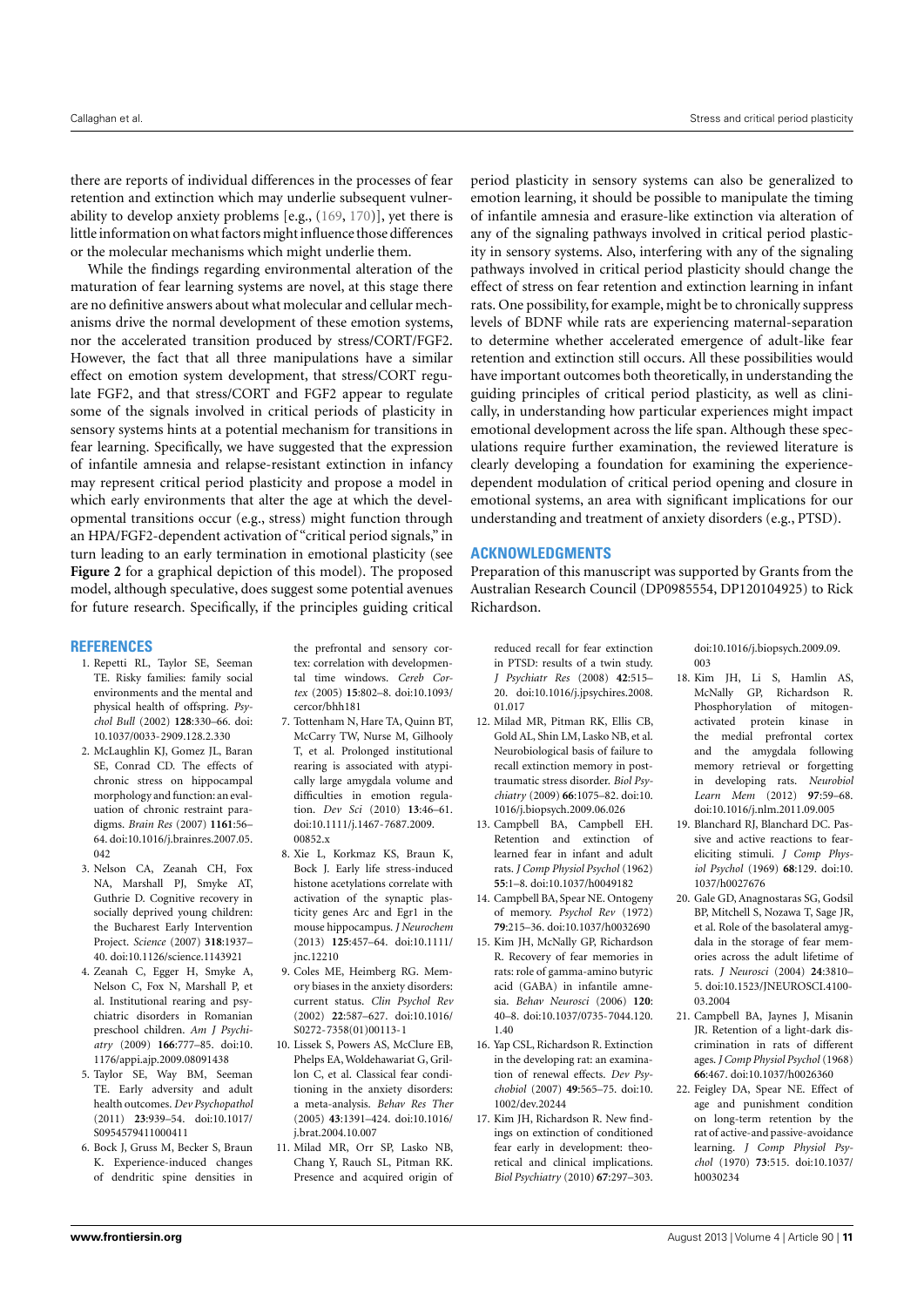- <span id="page-11-0"></span>23. Spear NE, Rudy JW. *Tests of the Ontogeny of Learning and Memory: Issues, Methods, and Results*. New York, NY: Oxford University Press. (1991).
- <span id="page-11-1"></span>24. Hayne H. Infant memory development: implications for childhood amnesia. *Dev Rev* (2004) **24**:33–73. doi[:10.1016/j.dr.2003.09.007](http://dx.doi.org/10.1016/j.dr.2003.09.007)
- <span id="page-11-2"></span>25. Campbell BA, Jaynes J. Reinstatement. *Psychol Rev* (1966) **73**:478– 80. doi[:10.1037/h0023679](http://dx.doi.org/10.1037/h0023679)
- 26. Spear NE, Parsons PJ. Analysis of a reactivation treatment: ontogenetic determinants of alleviated forgetting. In: Medin DL, Roberts WA, Davis RT, editors. *Processes of Animal Memory*. Hillsdale, NJ: Erlbaum (1976). p. 135–65.
- <span id="page-11-3"></span>27. Rovee-Collier C. Dissociations in infant memory: rethinking the development of implicit and explicit memory. *Psychol Rev* (1997) **104**:467. doi[:10.1037/0033-](http://dx.doi.org/10.1037/0033-295X.104.3.467) [295X.104.3.467](http://dx.doi.org/10.1037/0033-295X.104.3.467)
- <span id="page-11-4"></span>28. Tang HH, McNally GP, Richardson R. The effects of FG7142 on two types of forgetting in 18-day-old rats. *Behav Neurosci* (2007) **121**:1421–4. doi[:10.1037/](http://dx.doi.org/10.1037/0735-7044.121.6.1421) [0735-7044.121.6.1421](http://dx.doi.org/10.1037/0735-7044.121.6.1421)
- <span id="page-11-5"></span>29. Harris JA, Westbrook RF. Benzodiazepine-induced amnesia in rats: reinstatement of conditioned performance by noxious stimulation on test. *Behav Neurosci* (1998) **112**:183–92. doi[:10.1037/0735-7044.112.1.183](http://dx.doi.org/10.1037/0735-7044.112.1.183)
- <span id="page-11-6"></span>30. Bouton ME, Bolles RC. Contextual control of the extinction of conditioned fear. *Learn Motiv* (1979) **10**:445–66. doi[:10.](http://dx.doi.org/10.1016/0023-9690(79)90057-2) [1016/0023-9690\(79\)90057-2](http://dx.doi.org/10.1016/0023-9690(79)90057-2)
- <span id="page-11-7"></span>31. Milad MR, Orr SP, Pitman RK, Rauch SL. Context modulation of memory for fear extinction in humans. *Psychophysiology* (2005) **42**:456–64. doi[:10.1111/j.](http://dx.doi.org/10.1111/j.1469-8986.2005.00302.x) [1469-8986.2005.00302.x](http://dx.doi.org/10.1111/j.1469-8986.2005.00302.x)
- <span id="page-11-8"></span>32. Bouton ME, Bolles RC. Role of conditioned contextual stimuli in reinstatement of extinguished fear. *J Exp Psychol Anim Behav Process* (1979) **5**:368–78. doi[:10.](http://dx.doi.org/10.1037/0097-7403.5.4.368) [1037/0097-7403.5.4.368](http://dx.doi.org/10.1037/0097-7403.5.4.368)
- <span id="page-11-9"></span>33. Schiller D, Cain CK, Curley NG, Schwartz JS, Stern SA, LeDoux JE, et al. Evidence for recovery of fear following immediate extinction in rats and humans. *Learn Mem* (2008) **15**:394–402. doi[:10.](http://dx.doi.org/10.1101/lm.909208) [1101/lm.909208](http://dx.doi.org/10.1101/lm.909208)
- <span id="page-11-10"></span>34. Quirk GJ. Memory for extinction of conditioned fear is longlasting and persists following spontaneous recovery. *Learn Mem* (2002) **9**:402–7. doi[:10.1101/lm.](http://dx.doi.org/10.1101/lm.49602) [49602](http://dx.doi.org/10.1101/lm.49602)
- <span id="page-11-11"></span>35. Miserendino MJD, Sananes CB, Melia KR, Davis M. Blocking of acquisition but not expression of conditioned fear-potentiated startle by NMDA antagonists in the amygdala. *Nature* (1990) **345**:716– 8. doi[:10.1038/345716a0](http://dx.doi.org/10.1038/345716a0)
- 36. Falls WA, Miserendino MJ, Davis M. Extinction of fear-potentiated startle: blockade by infusion of an NMDA antagonist into the amygdala. *J Neurosci* (1992) **12**:854–63.
- <span id="page-11-12"></span>37. Laurent V, Westbrook RF. Infusion of the NMDA receptor antagonist, DL-APV, into the basolateral amygdala disrupts learning to fear a novel and a familiar context as well as relearning to fear an extinguished context. *Learn Mem* (2009) **16**:96–105. doi[:10.1101/lm.](http://dx.doi.org/10.1101/lm.1218709) [1218709](http://dx.doi.org/10.1101/lm.1218709)
- <span id="page-11-13"></span>38. Walker DL, Ressler KJ, Lu K-T, Davis M. Facilitation of conditioned fear extinction by systemic administration or intra-amygdala infusions of D-cycloserine as assessed with fear-potentiated startle in rats. *J Neurosci* (2002) **22**:2343–51.
- 39. Ledgerwood L, Richardson R, Cranney J. Effects of Dcycloserine on extinction of<br>conditioned freezing. Behav freezing. **Behav** *Neurosci* (2003) **117**:341–9. doi[:10.1037/0735-7044.117.2.341](http://dx.doi.org/10.1037/0735-7044.117.2.341)
- <span id="page-11-14"></span>40. Ledgerwood L, Richardson R, Cranney J. D-cycloserine and the facilitation of extinction of conditioned fear: consequences for reinstatement. *Behav Neurosci* (2004) **118**:505–13. doi[:10.1037/](http://dx.doi.org/10.1037/0735-7044.118.3.505) [0735-7044.118.3.505](http://dx.doi.org/10.1037/0735-7044.118.3.505)
- <span id="page-11-15"></span>41. Harris JA, Westbrook RF. Evidence that GABA transmission mediates context-specific extinction of learned fear. *Psychopharmacology (Berl)* (1998) **140**:105–15. doi[:10.](http://dx.doi.org/10.1007/s002130050745) [1007/s002130050745](http://dx.doi.org/10.1007/s002130050745)
- <span id="page-11-16"></span>42. Kim JH, Richardson R. A developmental dissociation of context and GABA effects on extinguished fear in rats. *Behav Neurosci* (2007) **121**:131–9. doi[:10.](http://dx.doi.org/10.1037/0735-7044.121.1.131) [1037/0735-7044.121.1.131](http://dx.doi.org/10.1037/0735-7044.121.1.131)
- <span id="page-11-17"></span>43. McNally GP,Westbrook RF. Opioid receptors regulate the extinction of Pavlovian fear conditioning. *Behav Neurosci* (2003) **117**:1292– 301. doi[:10.1037/0735-7044.117.6.](http://dx.doi.org/10.1037/0735-7044.117.6.1292) [1292](http://dx.doi.org/10.1037/0735-7044.117.6.1292)
- <span id="page-11-18"></span>44. Kim JH, Richardson R. The effect of the  $\mu$ -opioid receptor antagonist naloxone on extinction of conditioned fear in the developing rat. *Learn Mem* (2009) **16**:161–6. doi[:10.1101/lm.1282309](http://dx.doi.org/10.1101/lm.1282309)
- <span id="page-11-19"></span>45. Kim JH, Richardson R. A developmental dissociation in

reinstatement of an extinguished fear response in rats. *Neurobiol Learn Mem* (2007) **88**:48–57. doi[:10.1016/j.nlm.2007.03.004](http://dx.doi.org/10.1016/j.nlm.2007.03.004)

- <span id="page-11-20"></span>46. Gogolla N, Caroni P, Lüthi A, Herry C. Perineuronal nets protect fear memories from erasure. *Science* (2009) **325**:1258–61. doi[:10.](http://dx.doi.org/10.1126/science.1174146) [1126/science.1174146](http://dx.doi.org/10.1126/science.1174146)
- <span id="page-11-21"></span>47. Langton JM, Kim JH, Nicholas J, Richardson R. The effect of the NMDA receptor antagonist MK-801 on the acquisition and extinction of learned fear in the developing rat. *Learn Mem* (2007) **14**:665– 8. doi[:10.1101/lm.692407](http://dx.doi.org/10.1101/lm.692407)
- <span id="page-11-22"></span>48. Ji J, Maren S. Hippocampal involvement in contextual modulation of fear extinction. *Hippocampus* (2007) **17**:749–58. doi: [10.1002/hipo.20331](http://dx.doi.org/10.1002/hipo.20331)
- 49. Myers KM, Davis M. Mechanisms of fear extinction. *Mol Psychiatry* (2007) **12**:120–50. doi[:10.1038/sj.](http://dx.doi.org/10.1038/sj.mp.4001939) [mp.4001939](http://dx.doi.org/10.1038/sj.mp.4001939)
- <span id="page-11-23"></span>50. Quirk GJ, Mueller D. Neural mechanisms of extinction learning and retrieval. *Neuropsychopharmacology* (2007) **33**:56–72. doi[:10.1038/](http://dx.doi.org/10.1038/sj.npp.1301555) [sj.npp.1301555](http://dx.doi.org/10.1038/sj.npp.1301555)
- <span id="page-11-24"></span>51. Goosens KA, Maren S. NMDA receptors are essential for the acquisition, but not expression, of conditional fear and associative spike firing in the lateral amygdala. *Eur J Neurosci* (2004) **20**:537– 48. doi[:10.1111/j.1460-9568.2004.](http://dx.doi.org/10.1111/j.1460-9568.2004.03513.x) [03513.x](http://dx.doi.org/10.1111/j.1460-9568.2004.03513.x)
- <span id="page-11-25"></span>52. Corcoran KA, Maren S. Hippocampal inactivation disrupts contextual retrieval of fear memory after extinction. *J Neurosci* (2001) **21**:1720–6.
- <span id="page-11-26"></span>53. Corcoran KA, Quirk GJ. Activity in prelimbic cortex is necessary for the expression of learned, but not innate, fears. *J Neurosci* (2007) **27**:840–4. doi[:10.](http://dx.doi.org/10.1523/JNEUROSCI.5327-06.2007) [1523/JNEUROSCI.5327-06.2007](http://dx.doi.org/10.1523/JNEUROSCI.5327-06.2007)
- <span id="page-11-27"></span>54. Quirk GJ, Beer JS. Prefrontal involvement in the regulation of emotion: convergence of rat and human studies. *Curr Opin Neurobiol* (2006) **16**:723–7. doi[:10.1016/](http://dx.doi.org/10.1016/j.conb.2006.07.004) [j.conb.2006.07.004](http://dx.doi.org/10.1016/j.conb.2006.07.004)
- <span id="page-11-28"></span>55. Phelps EA, Delgado MR, Nearing KI, LeDoux JE. Extinction learning in humans: role of the amygdala and vmPFC. *Neuron* (2004) **43**:897–905. doi[:10.1016/j.neuron.](http://dx.doi.org/10.1016/j.neuron.2004.08.042) [2004.08.042](http://dx.doi.org/10.1016/j.neuron.2004.08.042)
- <span id="page-11-29"></span>56. Kalisch R, Korenfeld E, Stephan KE, Weiskopf N, Seymour B, Dolan RJ. Context-dependent human extinction memory is mediated by a ventromedial prefrontal and hippocampal network. *J Neurosci* (2006) **26**:9503–11.

doi[:10.1523/JNEUROSCI.2021-](http://dx.doi.org/10.1523/JNEUROSCI.2021-06.2006) [06.2006](http://dx.doi.org/10.1523/JNEUROSCI.2021-06.2006)

- <span id="page-11-30"></span>57. Bremner JD,Vermetten E, Schmahl C, Vaccarino V, Vythilingam M, Afzal N, et al. Positron emission tomographic imaging of neural correlates of a fear acquisition and extinction paradigm in women with childhood sexual-abuse-related post-traumatic stress disorder. *Psychol Med* (2005) **35**:791–806. doi[:10.1017/S0033291704003290](http://dx.doi.org/10.1017/S0033291704003290)
- <span id="page-11-31"></span>58. Kim JH, Richardson R. The effect of temporary amygdala inactivation on extinction and reextinction of fear in the developing rat: unlearning as a potential mechanism for extinction early in development. *J Neurosci* (2008) **28**:1282–90. doi[:10.1523/](http://dx.doi.org/10.1523/JNEUROSCI.4736-07.2008) [JNEUROSCI.4736-07.2008](http://dx.doi.org/10.1523/JNEUROSCI.4736-07.2008)
- <span id="page-11-32"></span>59. Kim JH, Hamlin AS, Richardson R. Fear extinction across development: the involvement of the medial prefrontal cortex as assessed by temporary inactivation and immunohistochemistry. *J Neurosci* (2009) **29**:10802– 8. doi[:10.1523/JNEUROSCI.0596-](http://dx.doi.org/10.1523/JNEUROSCI.0596-09.2009) [09.2009](http://dx.doi.org/10.1523/JNEUROSCI.0596-09.2009)
- <span id="page-11-33"></span>60. MacDonald S, Uesiliana K, Hayne H. Cross-cultural and gender differences in childhood amnesia. *Memory* (2000) **8**:365–76. doi[:10.](http://dx.doi.org/10.1080/09658210050156822) [1080/09658210050156822](http://dx.doi.org/10.1080/09658210050156822)
- <span id="page-11-34"></span>61. Hayne H, MacDonald S, Barr R. Developmental changes in the specificity of memory over the second year of life. *Infant Behav Dev* (1997) **20**:233–45. doi[:10.](http://dx.doi.org/10.1016/S0163-6383(97)90025-4) [1016/S0163-6383\(97\)90025-4](http://dx.doi.org/10.1016/S0163-6383(97)90025-4)
- 62. Hayne H, Boniface J, Barr R. The development of declarative memory in human infants: age-related changes in deferred imitation. *Behav Neurosci* (2000) **114**: 77–83. doi[:10.1037/0735-7044.](http://dx.doi.org/10.1037/0735-7044.114.1.77) [114.1.77](http://dx.doi.org/10.1037/0735-7044.114.1.77)
- <span id="page-11-35"></span>63. Rovee-Collier C, Cuevas K. The development of infant memory. In: Courage M, Cowan N, editors. *The Development of Memory in Infancy and Childhood*. Hoboken: Psychology Press (2009). p. 11–41.
- <span id="page-11-36"></span>64. Bronstein PM, Hirsch SM. Ontogeny of defensive reactions in Norway rats. *J Comp Physiol Psychol* (1976) **90**:620–9. doi[:10.1037/h0077224](http://dx.doi.org/10.1037/h0077224)
- 65. Takahashi LK. Ontogeny of behavioral inhibition induced by unfamiliar adult male conspecifics in preweanling rats. *Physiol Behav* (1992) **52**:493–8. doi[:10.1016/](http://dx.doi.org/10.1016/0031-9384(92)90336-Z) [0031-9384\(92\)90336-Z](http://dx.doi.org/10.1016/0031-9384(92)90336-Z)
- <span id="page-11-37"></span>66. Wiedenmayer CP, Barr GA. Developmental changes in c-fos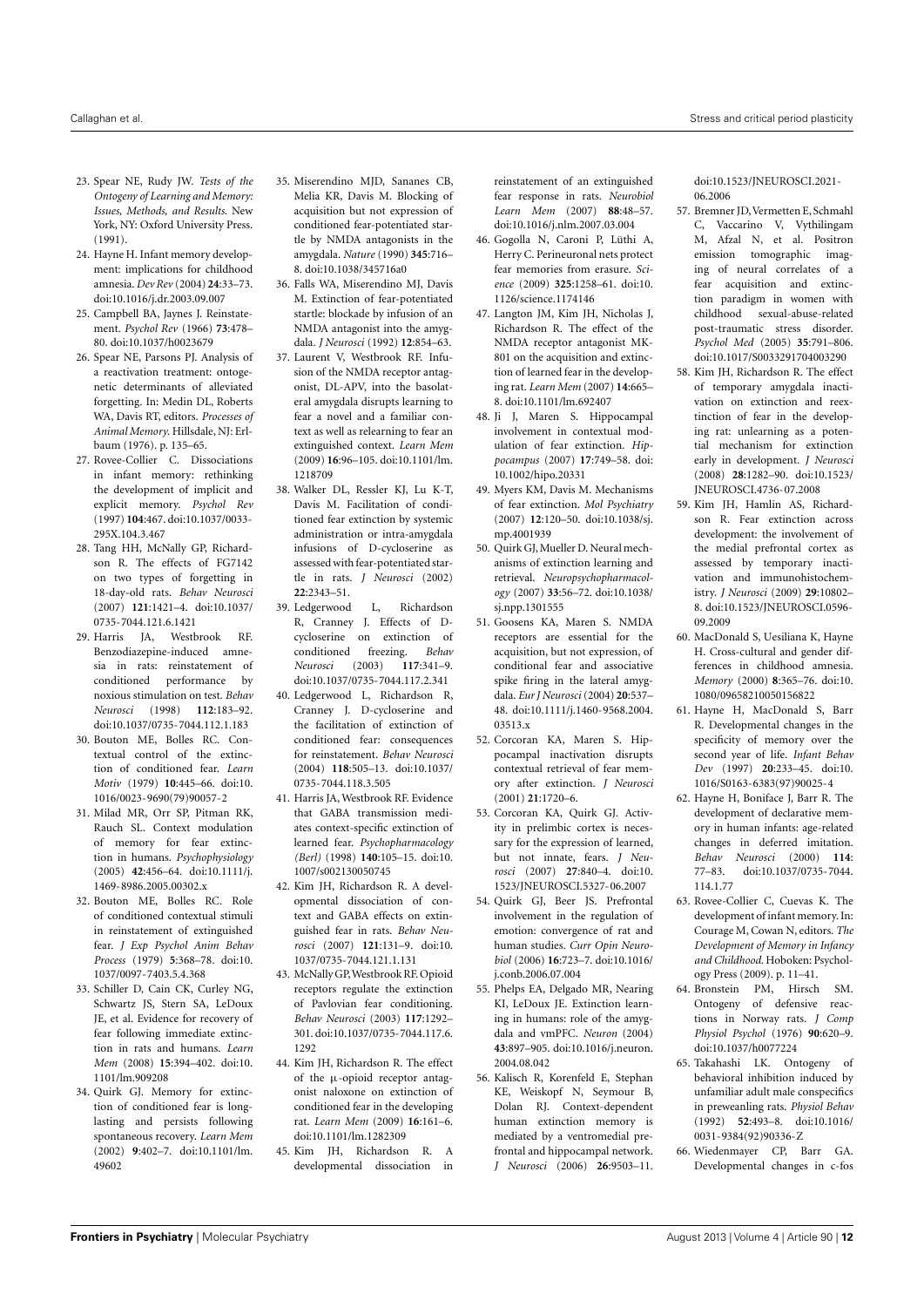expression to an age-specific social stressor in infant rats. *Behav Brain Res* (2001) **126**:147–57. doi[:10.](http://dx.doi.org/10.1016/S0166-4328(01)00260-1) [1016/S0166-4328\(01\)00260-1](http://dx.doi.org/10.1016/S0166-4328(01)00260-1)

- 67. Takahashi LK, Rubin WW. Corticosteroid induction of threatinduced behavioral inhibition in preweanling rats. *Behav Neurosci* (1993) **107**:860–6. doi[:10.1037/](http://dx.doi.org/10.1037/0735-7044.107.5.860) [0735-7044.107.5.860](http://dx.doi.org/10.1037/0735-7044.107.5.860)
- 68. Takahashi LK. Organizing action of corticosterone on the development of behavioral inhibition in the preweanling rat. *Brain Res Dev Brain Res* (1994) **81**:121–7. doi[:10.](http://dx.doi.org/10.1016/0165-3806(94)90074-4) [1016/0165-3806\(94\)90074-4](http://dx.doi.org/10.1016/0165-3806(94)90074-4)
- <span id="page-12-0"></span>69. Moriceau S, Roth TL, Okotoghaide T, Sullivan RM. Corticosterone controls the developmental emergence of fear and amygdala function to predator odors in infant rat pups. *Int J Dev Neurosci* (2004) **22**:415–22. doi[:10.1016/j.ijdevneu.](http://dx.doi.org/10.1016/j.ijdevneu.2004.05.011) [2004.05.011](http://dx.doi.org/10.1016/j.ijdevneu.2004.05.011)
- <span id="page-12-1"></span>70. Camp LL, Rudy JW. Changes in the categorization of appetitive and aversive events during postnatal development of the rat. *Dev Psychobiol* (1988) **21**:25–42. doi[:10.](http://dx.doi.org/10.1002/dev.420210103) [1002/dev.420210103](http://dx.doi.org/10.1002/dev.420210103)
- <span id="page-12-2"></span>71. Upton KJ, Sullivan RM. Defining age limits of the sensitive period for attachment learning in rat pups. *Dev Psychobiol* (2010) **52**:453–64. doi[:10.1002/dev.20448](http://dx.doi.org/10.1002/dev.20448)
- <span id="page-12-3"></span>72. Raineki C, Moriceau S, Sullivan RM. Developing a neurobehavioral animal model of infant attachment to an abusive caregiver. *Biol Psychiatry* (2010) **67**:1137–45. doi[:10.1016/j.](http://dx.doi.org/10.1016/j.biopsych.2009.12.019)
- [biopsych.2009.12.019](http://dx.doi.org/10.1016/j.biopsych.2009.12.019)<br>Moriceau S. Sullivan RM 73. Moriceau S, Corticosterone influences on mammalian neonatal sensitiveperiod learning. *Behav Neurosci* (2004) **118**:274–81. doi[:10.1037/0735-7044.118.2.274](http://dx.doi.org/10.1037/0735-7044.118.2.274)
- 74. Moriceau S, Wilson DA, Levine S, Sullivan RM. Dual circuitry for odor–shock conditioning during infancy: corticosterone switches between fear and attraction via amygdala. *J Neurosci* (2006) **26**:6737–48. doi[:10.1523/](http://dx.doi.org/10.1523/JNEUROSCI.0499-06.2006) [JNEUROSCI.0499-06.2006](http://dx.doi.org/10.1523/JNEUROSCI.0499-06.2006)
- <span id="page-12-4"></span>75. Moriceau S, Shionoya K, Jakubs K, Sullivan RM. Early-life stress disrupts attachment learning: the role of amygdala corticosterone, locus ceruleus corticotropin releasing hormone, and olfactory bulb norepinephrine. *J Neurosci* (2009) **29**:15745–55. doi[:10.1523/](http://dx.doi.org/10.1523/JNEUROSCI.4106-09.2009) [JNEUROSCI.4106-09.2009](http://dx.doi.org/10.1523/JNEUROSCI.4106-09.2009)
- <span id="page-12-5"></span>76. Callaghan B, Richardson R. The effect of adverse rearing environments on persistent memories in

young rats: removing the brakes on infant fear memories. *Transl Psychiatry* (2012) **2**:e138. doi[:10.](http://dx.doi.org/10.1038/tp.2012.65) [1038/tp.2012.65](http://dx.doi.org/10.1038/tp.2012.65)

- <span id="page-12-6"></span>77. Callaghan BL, Richardson R. Maternal separation results in early emergence of adult-like fear and extinction learning in infant rats. *Behav Neurosci* (2011) **125**:20–8. doi[:10.1037/a0022008](http://dx.doi.org/10.1037/a0022008)
- <span id="page-12-7"></span>78. Graham B, Richardson R. Memory of fearful events: the role of fibroblast growth factor-2 in fear acquisition and extinction. *Neuroscience* (2011) **189**:156–69. doi[:10.1016/j.](http://dx.doi.org/10.1016/j.neuroscience.2011.05.041) [neuroscience.2011.05.041](http://dx.doi.org/10.1016/j.neuroscience.2011.05.041)
- <span id="page-12-8"></span>79. Turner CA, Watson SJ, Akil H. The fibroblast growth factor family: neuromodulation of affective behavior. *Neuron* (2012) **76**:160– 74. doi[:10.1016/j.neuron.2012.08.](http://dx.doi.org/10.1016/j.neuron.2012.08.037) [037](http://dx.doi.org/10.1016/j.neuron.2012.08.037)
- <span id="page-12-9"></span>80. Cheng Y, Tao Y, Black IB, DiCicco-Bloom E. A single peripheral injection of basic fibroblast growth factor (bFGF) stimulates granule cell production and increases cerebellar growth in newborn rats. *J Neurobiol* (2001)<br>**46**:220-9 doi:10 1002/1097-**46**:220–9. doi[:10.1002/1097-](http://dx.doi.org/10.1002/1097-4695(20010215)46:3<220::AID-NEU1004>3.0.CO;2-P) [4695\(20010215\)46:3<220::AID-](http://dx.doi.org/10.1002/1097-4695(20010215)46:3<220::AID-NEU1004>3.0.CO;2-P)NEU1004>3.0.CO:2-P
- <span id="page-12-10"></span>81. Ohkubo Y, Uchida AO, Shin D, Partanen J, Vaccarino FM. Fibroblast growth factor receptor 1 is required for the proliferation of hippocampal progenitor cells and for hippocampal growth in mouse. *J Neurosci* (2004) **24**:6057–69. doi[:10.](http://dx.doi.org/10.1523/JNEUROSCI.1140-04.2004) [1523/JNEUROSCI.1140-04.2004](http://dx.doi.org/10.1523/JNEUROSCI.1140-04.2004)
- <span id="page-12-11"></span>82. Graham BM, Richardson R. Early-life exposure to fibroblast growth factor-2 facilitates context-dependent long-term memory in developing rats. *Behav Neurosci* (2010) **124**:337. doi[:10.1037/a0019582](http://dx.doi.org/10.1037/a0019582)
- <span id="page-12-12"></span>83. Rudy JW, Morledge, P. Ontogeny of contextual fear conditioning in rats: implications for consolidation, infantile amnesia, and hippocampal system function. *Behav Neurosci* (1994) **108**: 227–34. doi[:10.1037/0735-7044.](http://dx.doi.org/10.1037/0735-7044.108.2.227) [108.2.227](http://dx.doi.org/10.1037/0735-7044.108.2.227)
- <span id="page-12-13"></span>84. Molteni R, Fumagalli F, Magnaghi V, Roceri M, Gennarelli M, Racagni G, et al. Modulation of fibroblast growth factor-2 by stress and corticosteroids: from developmental events to adult brain plasticity. *Brain Res Rev* (2001) **37**:249–58. doi[:10.](http://dx.doi.org/10.1016/S0165-0173(01)00128-X) [1016/S0165-0173\(01\)00128-X](http://dx.doi.org/10.1016/S0165-0173(01)00128-X)
- <span id="page-12-14"></span>85. Anderson KJ, Dam D, Lee S, Cotman CW. Basic fibroblast growth factor prevents death of lesioned cholinergic neurons

in vivo. *Nature* (1988) **332**:360–1. doi[:10.1038/332360a0](http://dx.doi.org/10.1038/332360a0)

- <span id="page-12-15"></span>86. Gomez-Pinilla F, Vu L, Cotman CW. Regulation of astrocyte proliferation by FGF-2 and heparan sulfate in vivo. *J Neurosci* (1995) **15**:2021–9.
- <span id="page-12-16"></span>87. Bland ST, Schmid MJ, Greenwood BN, Watkins LR, Maier SF. Behavioral control of the stressor modulates stress-induced changes in neurogenesis and fibroblast growth factor-2. *Neuroreport* (2006) **17**:593–7. doi[:10.1097/](http://dx.doi.org/10.1097/00001756-200604240-00008) [00001756-200604240-00008](http://dx.doi.org/10.1097/00001756-200604240-00008)
- <span id="page-12-17"></span>88. Bland ST, Tamlyn JP, Barrientos RM, Greenwood BN, Watkins LR, Campeau S, et al. Expression of fibroblast growth factor-2 and brain-derived neurotrophic factor mRNA in the medial prefrontal cortex and hippocampus after uncontrollable or controllable stress. *Neuroscience* (2007) **144**:1219–28. doi[:10.1016/j.](http://dx.doi.org/10.1016/j.neuroscience.2006.11.026) [neuroscience.2006.11.026](http://dx.doi.org/10.1016/j.neuroscience.2006.11.026)
- <span id="page-12-18"></span>89. Turner CA, Calvo N, Frost DO, Akil H, Watson SJ. The fibroblast growth factor system is downregulated following social defeat. *Neurosci Lett* (2008) **430**: 147–50. doi[:10.1016/j.neulet.2007.](http://dx.doi.org/10.1016/j.neulet.2007.10.041) [10.041](http://dx.doi.org/10.1016/j.neulet.2007.10.041)
- <span id="page-12-19"></span>90. Fagiolini M, Hensch TK. Inhibitory threshold for criticalperiod activation in primary visual cortex. *Nature* (2000) **404**:183–6. doi[:10.1038/35004582](http://dx.doi.org/10.1038/35004582)
- <span id="page-12-35"></span>91. Hensch TK. Critical period mechanisms in developing visual cortex. *Curr Top Dev Biol* (2005) **69**:215–37. doi[:10.1016/S0070-](http://dx.doi.org/10.1016/S0070-2153(05)69008-4) [2153\(05\)69008-4](http://dx.doi.org/10.1016/S0070-2153(05)69008-4)
- <span id="page-12-20"></span>92. Levelt CN, Hübener M. Criticalperiod plasticity in the visual cortex. *Neuroscience* (2012) **35**:309– 30.
- <span id="page-12-21"></span>93. Gogolla N, LeBlanc JJ, Quast KB, Südhof TC, Fagiolini M, Hensch TK. Common circuit defect of excitatory-inhibitory balance in mouse models of autism. *J Neurodev Disord* (2009) **1**: 172–81. doi[:10.1007/s11689-009-](http://dx.doi.org/10.1007/s11689-009-9023-x) [9023-x](http://dx.doi.org/10.1007/s11689-009-9023-x)
- <span id="page-12-22"></span>94. LeBlanc JJ, Fagiolini M. Autism: a "critical period" disorder? *Neural Plast* (2011) **2011**:921680. doi[:10.](http://dx.doi.org/10.1155/2011/921680) [1155/2011/921680](http://dx.doi.org/10.1155/2011/921680)
- <span id="page-12-23"></span>95. Lupien SJ, McEwen BS, Gunnar MR, Heim C. Effects of stress throughout the lifespan on the brain, behaviour and cognition. *Nat Rev Neurosci* (2009) **10**:434– 45. doi[:10.1038/nrn2639](http://dx.doi.org/10.1038/nrn2639)
- <span id="page-12-24"></span>96. Banks MS, Aslin RN, Letson RD. Sensitive period for the development of human binocular vision.

*Science* (1975) **190**:675–7. doi[:10.](http://dx.doi.org/10.1126/science.1188363) [1126/science.1188363](http://dx.doi.org/10.1126/science.1188363)

- <span id="page-12-25"></span>97. Harrison RV, Gordon KA, Mount RJ. Is there a critical period for cochlear implantation in congenitally deaf children? Analyses of hearing and speech perception performance after implantation. *Dev Psychobiol* (2005) **46**:252–61. doi[:10.1002/dev.20052](http://dx.doi.org/10.1002/dev.20052)
- <span id="page-12-26"></span>98. Johnson JS, Newport EL. Critical period effects on universal properties of language: the status of subjacency in the acquisition of a second language. *Cognition* (1991) **39**:215–58. doi[:10.](http://dx.doi.org/10.1016/0010-0277(91)90054-8) [1016/0010-0277\(91\)90054-8](http://dx.doi.org/10.1016/0010-0277(91)90054-8)
- <span id="page-12-27"></span>99. Birdsong D, Molis M. On the evidence for maturational constraints in second-language acquisition. *J Mem Lang* (2001) **44**:235–49. doi: [10.1006/jmla.2000.2750](http://dx.doi.org/10.1006/jmla.2000.2750)
- <span id="page-12-28"></span>100. Bos K, Zeanah CH, Fox NA, Drury SS, McLaughlin KA, Nelson CA. Psychiatric outcomes in young children with a history of institutionalization. *Harv Rev Psychiatry* (2011) **19**:15–24. doi[:10.3109/](http://dx.doi.org/10.3109/10673229.2011.549773) [10673229.2011.549773](http://dx.doi.org/10.3109/10673229.2011.549773)
- <span id="page-12-29"></span>101. Fox K. A critical period for experience-dependent synaptic plasticity in rat barrel cortex. *J Neurosci* (1992) **12**:1826–38.
- 102. Nelson DA, Marler P, Palleroni A. A comparative approach to vocal learning: intraspecific variation in the learning process. *Anim Behav* (1995) **50**:83–97. doi[:10.](http://dx.doi.org/10.1006/anbe.1995.0223) [1006/anbe.1995.0223](http://dx.doi.org/10.1006/anbe.1995.0223)
- <span id="page-12-30"></span>103. Doupe AJ, Kuhl PK. Birdsong and human speech: common themes and mechanisms. *Annu Rev Neurosci* (1999) **22**:567–631. doi[:10.](http://dx.doi.org/10.1146/annurev.neuro.22.1.567) [1146/annurev.neuro.22.1.567](http://dx.doi.org/10.1146/annurev.neuro.22.1.567)
- <span id="page-12-31"></span>104. Balmer TS, Carels VM, Frisch JL, Nick TA. Modulation of perineuronal nets and parvalbumin with developmental song learning. *J Neurosci* (2009) **29**:12878–85. doi[:10.1523/JNEUROSCI.2974-](http://dx.doi.org/10.1523/JNEUROSCI.2974-09.2009) [09.2009](http://dx.doi.org/10.1523/JNEUROSCI.2974-09.2009)
- <span id="page-12-32"></span>105. Nowicka D, Soulsby S, Skangiel-Kramska J, Glazewski S. Parvalbumin-containing rons, perineuronal nets and experience-dependent plasticity in murine barrel cortex. *Eur J Neurosci* (2009) **30**:2053–63. doi[:10.](http://dx.doi.org/10.1111/j.1460-9568.2009.06996.x) [1111/j.1460-9568.2009.06996.x](http://dx.doi.org/10.1111/j.1460-9568.2009.06996.x)
- <span id="page-12-33"></span>106. Hubel DH, Wiesel TN. Receptive fields, binocular interaction and functional architecture in the cat's visual cortex. *J Physiol* (1962) **160**:106–54.
- <span id="page-12-34"></span>107. Wiesel TN, Hubel DH. Single-cell responses in striate cortex of kittens deprived of vision in one eye. *J Neurophysiol* (1963) **26**:1013–7.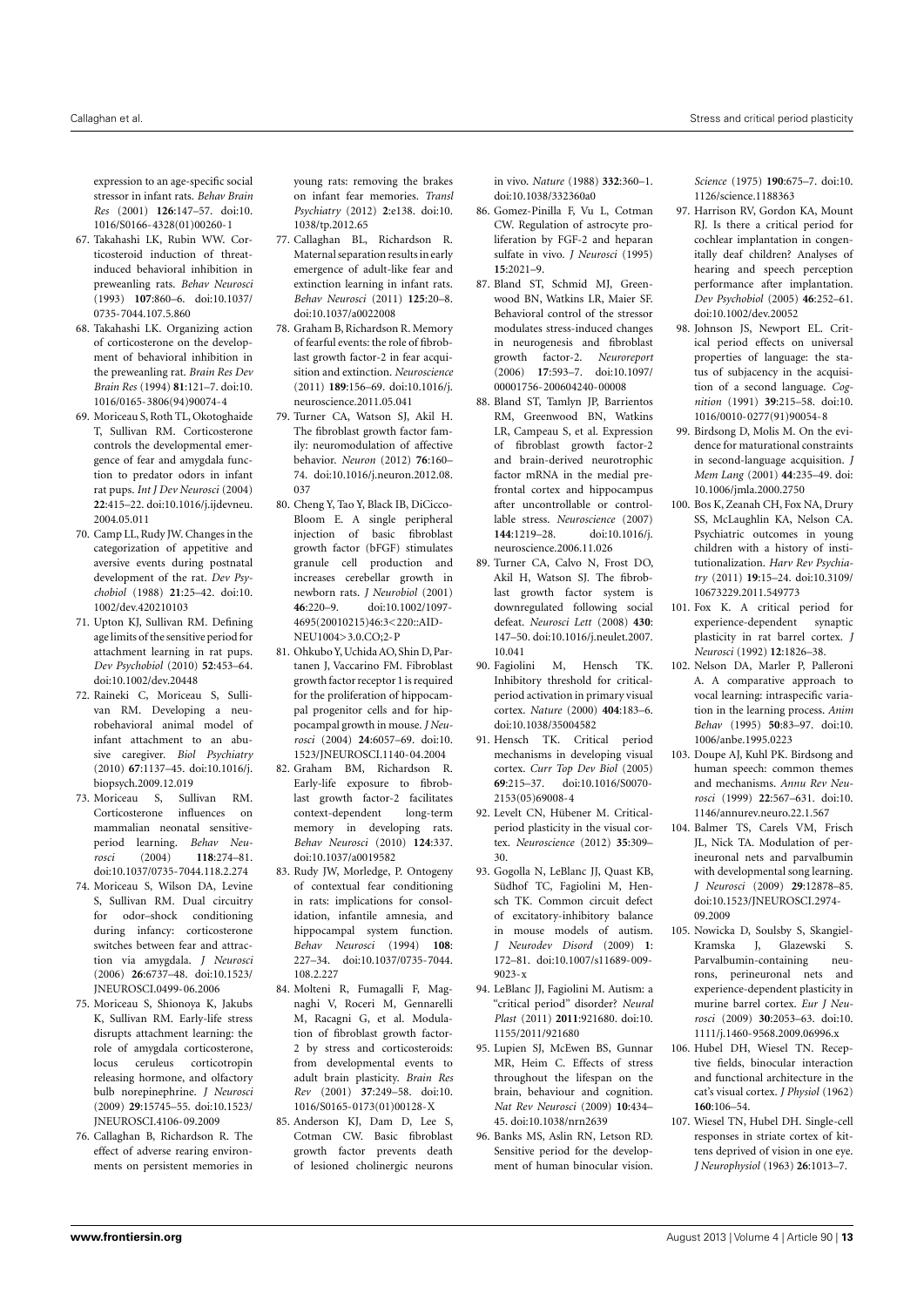- <span id="page-13-0"></span>108. Hensch TK. Critical period plasticity in local cortical circuits. *Nat Rev Neurosci* (2005) **6**:877–88. doi[:10.](http://dx.doi.org/10.1038/nrn1787) [1038/nrn1787](http://dx.doi.org/10.1038/nrn1787)
- <span id="page-13-1"></span>109. Hensch TK, Fagiolini M, Mataga N, Stryker MP, Baekkeskov S, Kash SF. Local GABA circuit control of experience-dependent plasticity in developing visual cortex. *Science* (1998) **282**:1504–8. doi[:10.1126/](http://dx.doi.org/10.1126/science.282.5393.1504) [science.282.5393.1504](http://dx.doi.org/10.1126/science.282.5393.1504)
- <span id="page-13-2"></span>110. Hanover JL, Huang ZJ, Tonegawa S, Stryker MP. Brain-derived neurotrophic factor overexpression induces precocious critical period in mouse visual cortex. *J Neurosci* (1999) **19**:RC40.
- <span id="page-13-3"></span>111. Huang ZJ, Kirkwood A, Pizzorusso T, Porciatti V, Morales B, Bear MF, et al. BDNF regulates the maturation of inhibition and the critical period of plasticity in mouse visual cortex. *Cell* (1999) **98**:739–55. doi: [10.1016/S0092-8674\(00\)81509-3](http://dx.doi.org/10.1016/S0092-8674(00)81509-3)
- <span id="page-13-4"></span>112. Pizzorusso T, Medini P, Berardi N, Chierzi S, Fawcett JW, Maffei L. Reactivation of ocular dominance plasticity in the adult visual cortex. *Science* (2002) **298**:1248–51. doi[:10.1126/science.1072699](http://dx.doi.org/10.1126/science.1072699)
- <span id="page-13-5"></span>113. McGee AW, Yang Y, Fischer QS, Daw NW, Strittmatter SM. Experience-driven plasticity of visual cortex limited by myelin and Nogo receptor. *Science* (2005) **309**:2222–6. doi[:10.1126/science.](http://dx.doi.org/10.1126/science.1114362) [1114362](http://dx.doi.org/10.1126/science.1114362)
- <span id="page-13-6"></span>114. Chklovskii DB, Mel B, Svoboda K. Cortical rewiring and information storage. *Nature* (2004) **431**:782–8. doi[:10.1038/nature03012](http://dx.doi.org/10.1038/nature03012)
- <span id="page-13-7"></span>115. GrandPré T, Li S, Strittmatter SM. Nogo-66 receptor antagonist peptide promotes axonal regeneration. *Nature* (2002) **417**:547–51. doi[:10.](http://dx.doi.org/10.1038/417547a) [1038/417547a](http://dx.doi.org/10.1038/417547a)
- <span id="page-13-8"></span>116. Pham TA, Impey S, Storm DR, Stryker MP. CRE-mediated gene transcription in neocortical neuronal plasticity during the developmental critical period. *Neuron* (1999) **22**:63–72. doi[:10.1016/](http://dx.doi.org/10.1016/S0896-6273(00)80679-0) [S0896-6273\(00\)80679-0](http://dx.doi.org/10.1016/S0896-6273(00)80679-0)
- <span id="page-13-9"></span>117. Pham TA, Graham SJ, Suzuki S, Barco A, Kandel ER, Gordon B, et al. A semi-persistent adult ocular dominance plasticity in visual cortex is stabilized by activated CREB. *Learn Mem* (2004) **11**:738–47. doi: [10.1101/lm.75304](http://dx.doi.org/10.1101/lm.75304)
- <span id="page-13-10"></span>118. Beaver CJ, Ji Q, Fischer QS, Daw NW. Cyclic AMP-dependent protein kinase mediates ocular dominance shifts in cat visual cortex. *Nat Neurosci* (2001) **4**:159–63. doi: [10.1038/83985](http://dx.doi.org/10.1038/83985)
- <span id="page-13-11"></span>119. Vo N, Klein ME, Varlamova O, Keller DM, Yamamoto T,

Goodman RH, et al. A cAMPresponse element binding proteininduced microRNA regulates neuronal morphogenesis. *Proc Natl Acad Sci U S A* (2005) **102**:16426– 31. doi[:10.1073/pnas.0508448102](http://dx.doi.org/10.1073/pnas.0508448102)

- <span id="page-13-12"></span>120. Tognini P, Putignano E, Coatti A, Pizzorusso T. Experiencedependent expression of miR-132 regulates ocular dominance plasticity. *Nat Neurosci* (2011) **14**:1237–9. doi[:10.1038/nn.2920](http://dx.doi.org/10.1038/nn.2920)
- <span id="page-13-13"></span>121. Galanopoulou AS. Dissociated gender-specific effects of recurrent seizures on GABA signaling in CA1 pyramidal neurons: role of GABAA receptors. *J Neurosci* (2008) **28**:1557–67. doi[:10.1523/](http://dx.doi.org/10.1523/JNEUROSCI.5180-07.2008) [JNEUROSCI.5180-07.2008](http://dx.doi.org/10.1523/JNEUROSCI.5180-07.2008)
- <span id="page-13-14"></span>122. Roceri M, Cirulli F, Pessina C, Peretto P, Racagni G, Riva MA. Postnatal repeated maternal deprivation produces age-dependent changes of brain-derived neurotrophic factor expression in selected rat brain regions. *Biol Psychiatry* (2004) **55**:708–14. doi[:10.](http://dx.doi.org/10.1016/j.biopsych.2003.12.011) [1016/j.biopsych.2003.12.011](http://dx.doi.org/10.1016/j.biopsych.2003.12.011)
- <span id="page-13-15"></span>123. Kikusui T, Kiyokawa Y, Mori Y. Deprivation of mother-pup interaction by early weaning alters myelin formation in male, but not female, ICR mice. *Brain Res* (2007) **1133**:115–22. doi[:10.1016/](http://dx.doi.org/10.1016/j.brainres.2006.11.031) [j.brainres.2006.11.031](http://dx.doi.org/10.1016/j.brainres.2006.11.031)
- <span id="page-13-16"></span>124. Ono M, Kikusui T, Sasaki N, Ichikawa M, Mori Y, Murakami-Murofushi K. Early weaning induces anxiety and precocious myelination in the anterior part of the basolateral amygdala of male Balb/c mice. *Neuroscience* (2008) **156**:1103–10. doi[:10.1016/](http://dx.doi.org/10.1016/j.neuroscience.2008.07.078) [j.neuroscience.2008.07.078](http://dx.doi.org/10.1016/j.neuroscience.2008.07.078)
- <span id="page-13-17"></span>125. Chan JR, Phillips LJ, Glaser M. Glucocorticoids and progestins signal the initiation and enhance the rate of myelin formation. *Proc Natl Acad Sci U S A* (1998) **95**:10459–64. doi[:10.1073/](http://dx.doi.org/10.1073/pnas.95.18.10459) [pnas.95.18.10459](http://dx.doi.org/10.1073/pnas.95.18.10459)
- <span id="page-13-18"></span>126. Bansal R, Miyake H, Nakamura I, Eto H, Gotoh A, Fujisawa M, et al. Fibroblast growth factors and their receptors in oligodendrocyte development: implications for demyelination and remyelination. *Dev Neurosci* (2002) **24**:35– 46. doi[:10.1159/000064944](http://dx.doi.org/10.1159/000064944)
- <span id="page-13-19"></span>127. Furusho M, Dupree JL, Nave K-A, Bansal R. Fibroblast growth factor receptor signaling in oligodendrocytes regulates myelin sheath thickness. *J Neurosci* (2012) **32**:6631–41. doi[:10.1523/](http://dx.doi.org/10.1523/JNEUROSCI.6005-11.2012) [JNEUROSCI.6005-11.2012](http://dx.doi.org/10.1523/JNEUROSCI.6005-11.2012)
- <span id="page-13-20"></span>128. Sung JY, Shin SW, Ahn YS, Chung KC. Basic fibroblast growth

factor-induced activation of novel CREB kinase during the differentiation of immortalized hippocampal cells. *J Biol Chem* (2001) **276**: 13858–66.

- <span id="page-13-21"></span>129. Peltier J, O'Neill A, Schaffer DV. PI3K/Akt and CREB regulate adult neural hippocampal progenitor proliferation and differentiation. *Dev Neurobiol* (2007) **67**:1348–61. doi[:10.1002/dneu.](http://dx.doi.org/10.1002/dneu.20506) [20506](http://dx.doi.org/10.1002/dneu.20506)
- <span id="page-13-22"></span>130. Uchida S, Hara K, Kobayashi A, Funato H, Hobara T, Otsuki K, et al. Early life stress enhances behavioral vulnerability to stress through the activation of REST4-mediated gene transcription in the medial prefrontal cortex of rodents. *J Neurosci* (2010) **30**:15007–18. doi[:10.1523/](http://dx.doi.org/10.1523/JNEUROSCI.1436-10.2010) [JNEUROSCI.1436-10.2010](http://dx.doi.org/10.1523/JNEUROSCI.1436-10.2010)
- <span id="page-13-23"></span>131. Numakawa T, Yamamoto N, Chiba S, Richards M, Ooshima Y, Kishi S, et al. Growth factors stimulate expression of neuronal and glial miR-132. *Neurosci Lett* (2011) **505**:242–7. doi[:10.1016/j.neulet.2011.10.025](http://dx.doi.org/10.1016/j.neulet.2011.10.025)
- <span id="page-13-24"></span>132. Yehuda R, Engel SM, Brand SR, Seckl J, Marcus SM, Berkowitz GS. Transgenerational effects of posttraumatic stress disorder in babies of mothers exposed to the World Trade Center attacks during pregnancy. *J Clin Endocrinol Metab* (2005) **90**:4115–8. doi[:10.1210/jc.](http://dx.doi.org/10.1210/jc.2005-0550) [2005-0550](http://dx.doi.org/10.1210/jc.2005-0550)
- <span id="page-13-25"></span>133. Stein MB, Chartier MJ, Lizak MV, Jang KL. Familial aggregation of anxiety-related quantitative traits in generalized social phobia: clues to understanding "disorder" heritability? *Am J Med Genet* (2001) **105**:79–83. doi[:10.1002/](http://dx.doi.org/10.1002/1096-8628(20010108)105:1<79::AID-AJMG1067>3.3.CO;2-6) [1096-8628\(20010108\)105:1<79:](http://dx.doi.org/10.1002/1096-8628(20010108)105:1<79::AID-AJMG1067>3.3.CO;2-6) [:AID-AJMG1067>3.3.CO;2-6](http://dx.doi.org/10.1002/1096-8628(20010108)105:1<79::AID-AJMG1067>3.3.CO;2-6)
- 134. Stein MB, Jang KL, Livesley W. Heritability of social anxietyrelated concerns and personality characteristics: a twin study. *J Nerv Ment Dis* (2002) **190**:219– 24. doi[:10.1097/00005053-](http://dx.doi.org/10.1097/00005053-200204000-00002) [200204000-00002](http://dx.doi.org/10.1097/00005053-200204000-00002)
- 135. Distel MA, Vink JM, Willemsen G, Middeldorp CM, Merckelbach HLGJ, Boomsma DI. Heritability of self-reported phobic fear. *Behav Genet* (2008) **38**:24–33. doi: [10.1007/s10519-007-9182-z](http://dx.doi.org/10.1007/s10519-007-9182-z)
- <span id="page-13-26"></span>136. Kim HK, Capaldi DM, Pears KC, Kerr DCR, Owen LD. Intergenerational transmission of internalising and externalising behaviours across three generations: genderspecific pathways. *Crim Behav Ment Health* (2009) **19**:125–41. doi[:10.1002/cbm.708](http://dx.doi.org/10.1002/cbm.708)
- <span id="page-13-27"></span>137. Roth TL, Lubin FD, Funk AJ, Sweatt JD. Lasting epigenetic influence of early-life adversity on the BDNF gene. *Biol Psychiatry* (2009) **65**:760–9. doi[:10.1016/j.biopsych.](http://dx.doi.org/10.1016/j.biopsych.2008.11.028) [2008.11.028](http://dx.doi.org/10.1016/j.biopsych.2008.11.028)
- <span id="page-13-30"></span>138. Franklin TB, Russig H, Weiss IC, Gräff J, Linder N, Michalon A, et al. Epigenetic transmission of the impact of early stress across generations. *Biol Psychiatry* (2010) **68**:408–15. doi[:10.1016/](http://dx.doi.org/10.1016/j.biopsych.2010.05.036) [j.biopsych.2010.05.036](http://dx.doi.org/10.1016/j.biopsych.2010.05.036)
- 139. Dietz DM, LaPlant Q, Watts EL, Hodes GE, Russo SJ, Feng J, et al. Paternal transmission of stressinduced pathologies. *Biol Psychiatry* (2011) **70**:408–14. doi[:10.1016/](http://dx.doi.org/10.1016/j.biopsych.2011.05.005) [j.biopsych.2011.05.005](http://dx.doi.org/10.1016/j.biopsych.2011.05.005)
- <span id="page-13-28"></span>140. Weiss IC, Franklin TB,Vizi S, Mansuy IM. Inheritable effect of unpredictable maternal separation on behavioral responses in mice. *Front Behav Neurosci* (2011) **5**:3. doi[:10.](http://dx.doi.org/10.3389/fnbeh.2011.00003) [3389/fnbeh.2011.00003](http://dx.doi.org/10.3389/fnbeh.2011.00003)
- <span id="page-13-29"></span>141. Champagne FA. Epigenetic mechanisms and the transgenerational effects of maternal care. *Front Neuroendocrinol* (2008) **29**:386–97. doi[:10.1016/j.yfrne.2008.03.003](http://dx.doi.org/10.1016/j.yfrne.2008.03.003)
- <span id="page-13-31"></span>142. Curley JP, Mashoodh R. Parentof-origin and trans-generational germline influences on behavioral development: the interacting roles of mothers, fathers, and grandparents. *Dev Psychobiol* (2010) **52**:312–30. doi[:10.1002/dev.20430](http://dx.doi.org/10.1002/dev.20430)
- <span id="page-13-32"></span>143. Rajasethupathy P, Fiumara F, Sheridan R, Betel D, Puthanveettil SV, Russo JJ, et al. Characterization of small RNAs in aplysia reveals a role for miR-124 in constraining synaptic plasticity through CREB. *Neuron* (2009) **63**:803–17. doi[:10.](http://dx.doi.org/10.1016/j.neuron.2009.05.029) [1016/j.neuron.2009.05.029](http://dx.doi.org/10.1016/j.neuron.2009.05.029)
- <span id="page-13-33"></span>144. Grandjean V, Gounon P, Wagner N, Martin L, Wagner KD, Bernex F, et al. The miR-124-Sox9 paramutation: RNA-mediated epigenetic control of embryonic and adult growth. *Development* (2009) **136**:3647–55. doi[:10.1242/](http://dx.doi.org/10.1242/dev.041061) [dev.041061](http://dx.doi.org/10.1242/dev.041061)
- <span id="page-13-34"></span>145. Kessler RC, McLaughlin KA, Green JG, Gruber MJ, Sampson NA, Zaslavsky AM, et al. Childhood adversities and adult psychopathology in the WHO World Mental Health Surveys. *Br J Psychiatry* (2010) **197**:378–85. doi[:10.](http://dx.doi.org/10.1192/bjp.bp.110.080499) [1192/bjp.bp.110.080499](http://dx.doi.org/10.1192/bjp.bp.110.080499)
- <span id="page-13-35"></span>146. Glaser J-P, van Os J, Portegijs P, Myin-Germeys I. Childhood trauma and emotional reactivity to daily life stress in adult frequent attenders of general practitioners.*J Psychosom Res* (2006) **61**:229. doi: [10.1016/j.jpsychores.2006.04.014](http://dx.doi.org/10.1016/j.jpsychores.2006.04.014)